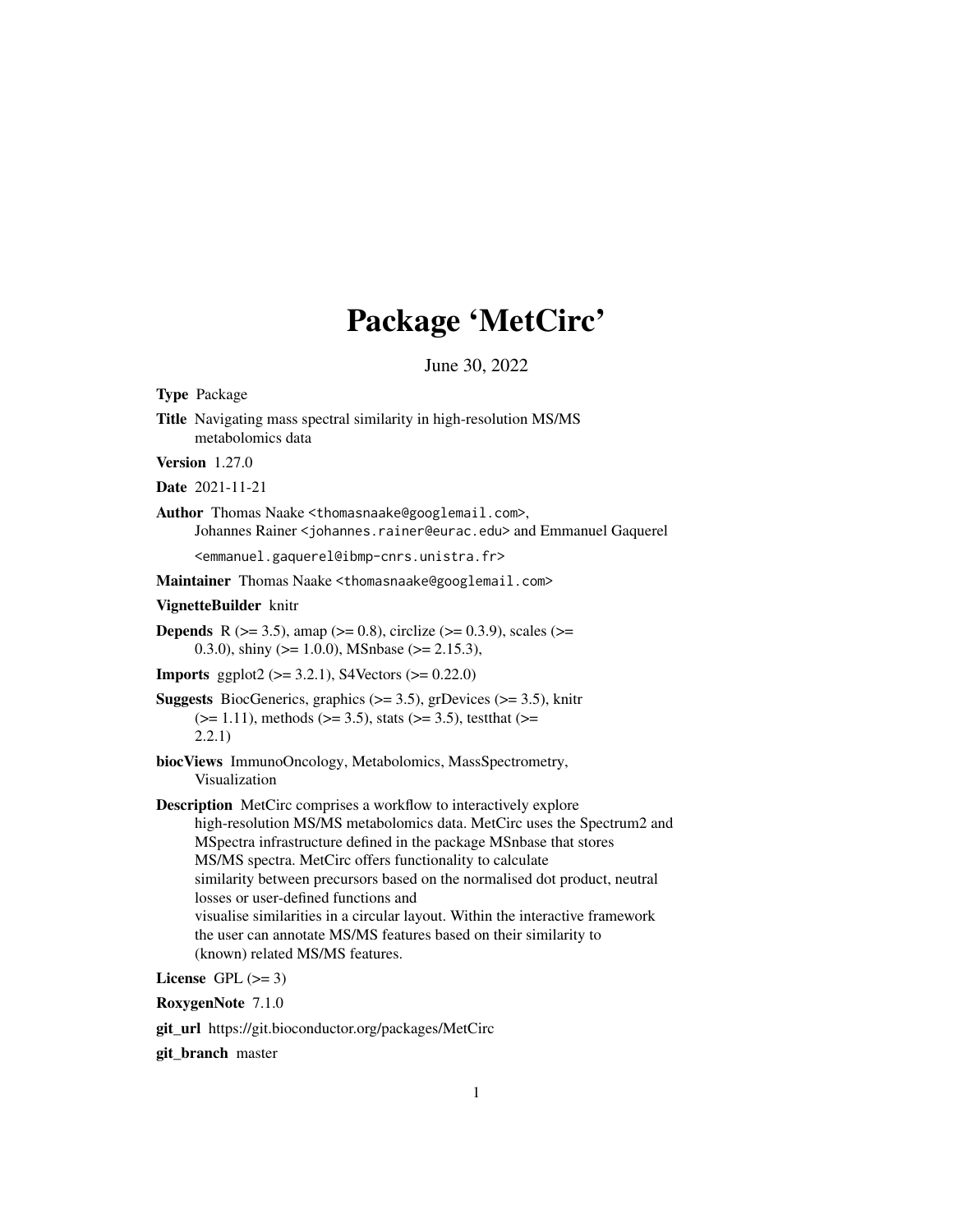git\_last\_commit 3f8617e git\_last\_commit\_date 2022-04-26 Date/Publication 2022-06-30

# R topics documented:

| 3              |
|----------------|
| 3              |
| $\overline{4}$ |
| 5              |
| 6              |
| 6              |
| $\overline{7}$ |
| 8              |
| 9              |
| 10             |
| 11             |
| 12             |
| 13             |
| 14             |
| 15             |
| 17             |
| 18             |
| 20             |
| 21             |
| 22             |
| 23             |
| 24             |
| 25             |
| 26             |
| 27             |
| 27             |
| 28             |
| 29             |
| 30             |
| 31             |
| 32             |
| 33<br>tissue   |
|                |

**Index** [35](#page-34-0)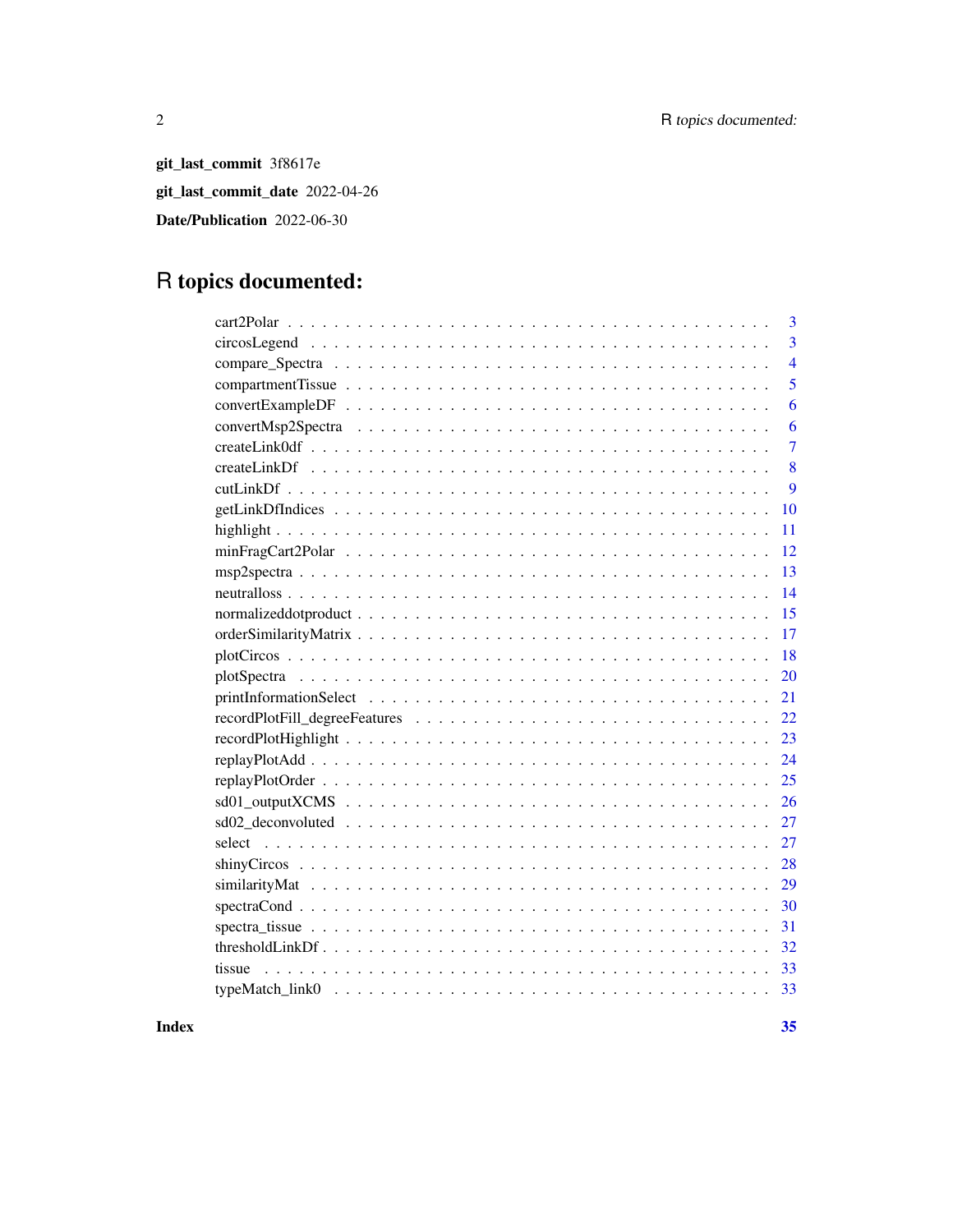<span id="page-2-0"></span>

'cart2Polar' calculates polar coordinates from cartesian coordinates.

### Usage

cart2Polar(x, y)

#### Arguments

| x | cartesian x coordinate |
|---|------------------------|
|   | cartesian y coordinate |

### Details

'cart2Polar' is employed to translate cartesian coordinates into polar coordinates especially in interactive shiny applications when using hovering and clicking features.

### Value

'cart2Polar' returns a list of colar coordinates r and theta

### Author(s)

Thomas Naake, <thomasnaake@googlemail.com>

#### Examples

```
x \le -1; y \le -1cart2Polar(x, y)
```
circosLegend *Plot a legend for circos plot*

### Description

'circosLegend' plots a legend for circos plot using group names.

#### Usage

```
circsLegend(groupname, highlight = TRUE, colour = NULL, cex = 1)
```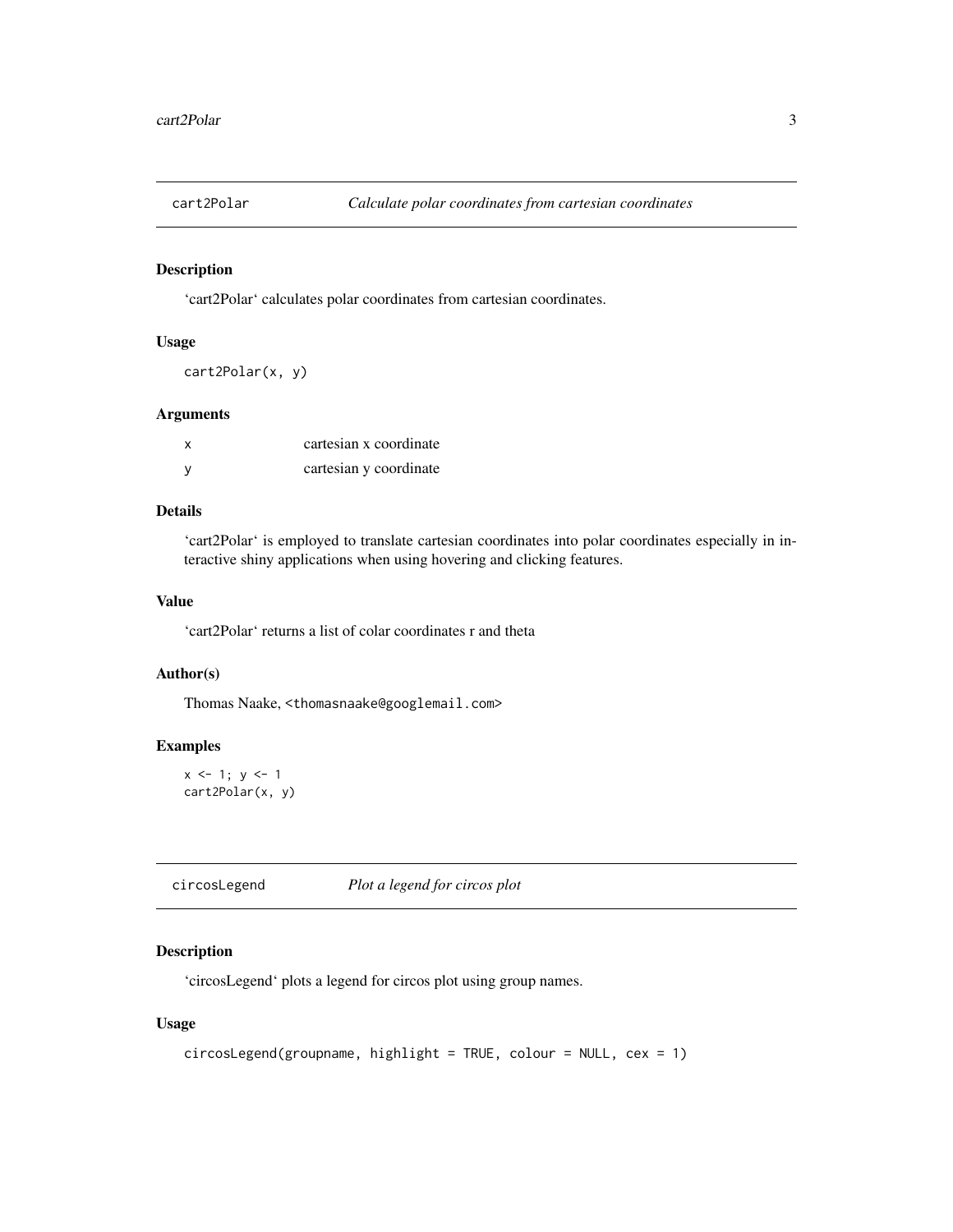#### <span id="page-3-0"></span>Arguments

| groupname | 'character' vector containing "group" and "name" to display, that is a unique<br>identifier of the features, "group" and "name" have to be separated by "_"'<br>where "group" is the first and "name" is the last element |
|-----------|---------------------------------------------------------------------------------------------------------------------------------------------------------------------------------------------------------------------------|
| highlight | 'logical', should colours be adjusted to highlight settings?                                                                                                                                                              |
| colour    | 'NULL' or 'character', colour defines the colours which are used for plotting, if<br>'NULL' default colours are used                                                                                                      |
| cex       | 'numeric', parameter that controls size of the legend in the plot                                                                                                                                                         |

### Details

Internal use in 'shinyCircos' or outside of 'shinyCircos' to reproduce figures.

### Value

The function will open a new plot and display colours together with labels.

#### Author(s)

Thomas Naake, <thomasnaake@googlemail.com>

### Examples

```
data("spectra", package = "MetCirc")
similarityMat <- compare_Spectra(spectra_tissue[1:10],
    fun = normalizeddotproduct, binSize = 0.01)
linkDf <- createLinkDf(similarityMatrix = similarityMat,
    spectra = spectra_tissue[1:10],
    condition = c("SPL", "LIM", "ANT", "STY"), lower = 0.5, upper = 1)## cut link data.frame (here: only display links between groups)
linkDf_cut <- cutLinkDf(linkDf, type = "inter")
groupname <- c(as.character(linkDf_cut[, "spectrum1"]),
            as.character(linkDf_cut[, "spectrum2"]))
groupname <- unique(groupname)
## plot legend
circsLegend(groupname, highlight = TRUE, colour = NULL, cex = 1)
```
compare\_Spectra *Create similarity matrix from 'MSnbase::MSpectra' object*

#### Description

'compare\_Spectra" creates a similarity matrix of all Spectrum objects in 'object'

#### Usage

```
compare_Spectra(object, fun, ...)
```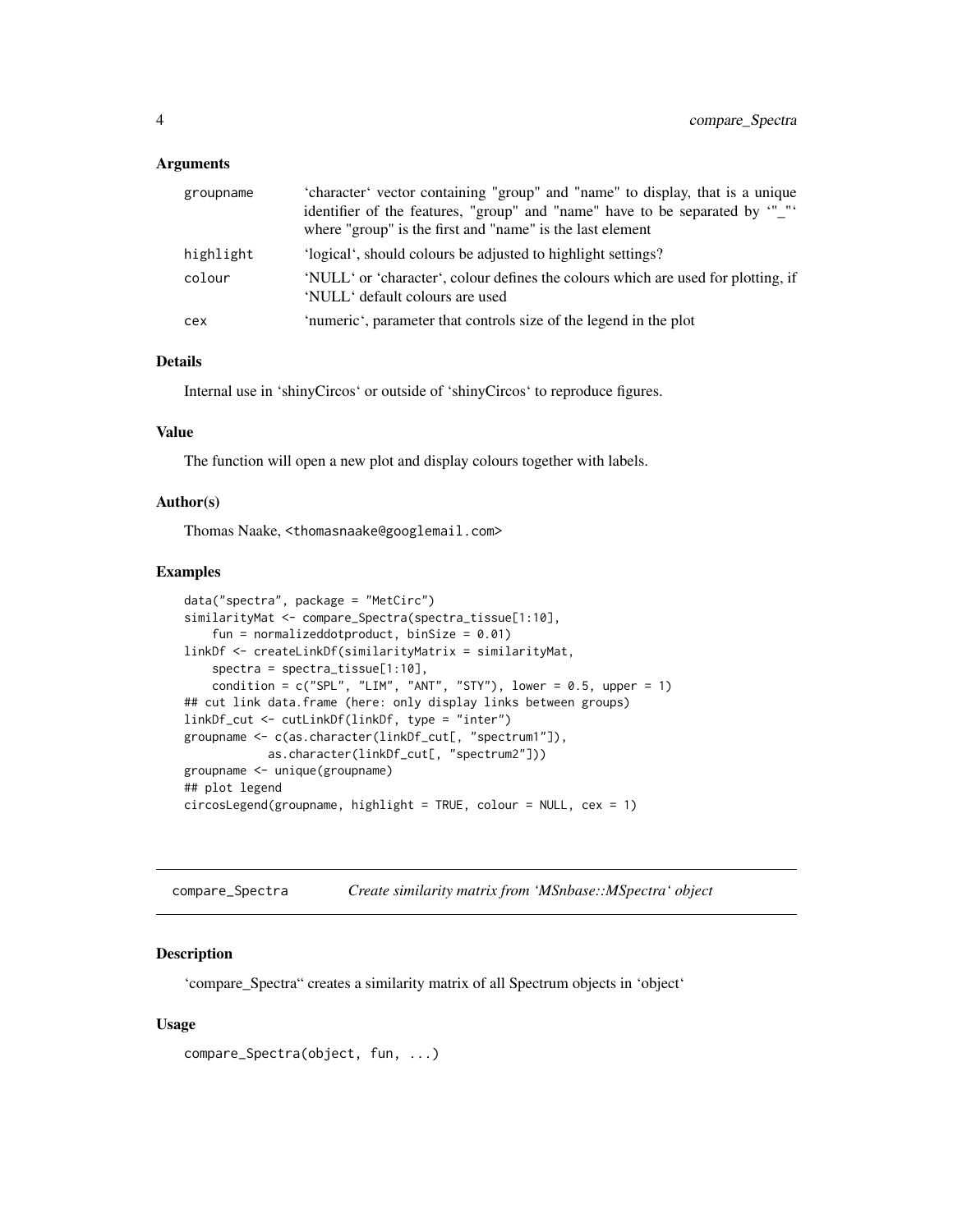### <span id="page-4-0"></span>compartmentTissue 5

### Arguments

| object   | 'MSpectra'                                                                             |
|----------|----------------------------------------------------------------------------------------|
| fun      | 'function' or 'character', see '?MSnbase::compareSpectra' for further informa-<br>tion |
| $\cdots$ | arguments passed to 'compareSpectra'                                                   |

### Details

Function inspired by 'compareSpectra.OnDiskMSnExp'. Possibly transfer to 'MSnbase'. "

### Author(s)

Thomas Naake (inspired by 'compareSpectra.OnDiskMSnExp')

### Examples

```
data("spectra", package = "MetCirc")
compare_Spectra(spectra_tissue[1:10], fun = "dotproduct")
```
compartmentTissue *Example data for 'MetCirc': 'compartmentTissue'*

#### Description

The 'data.frame' 'compartmentTissue' is used in the subsection 'Preparing the tissue data set for analysis' in the vignette of 'MetCirc'. In 'compartmentTissue', information on the organ-localisation of each MS/MS spectrum is stored.

#### Format

'data.frame'

#### Value

'data.frame'

### Author(s)

Thomas Naake, <thomasnaake@googlemail.com>

### Source

internal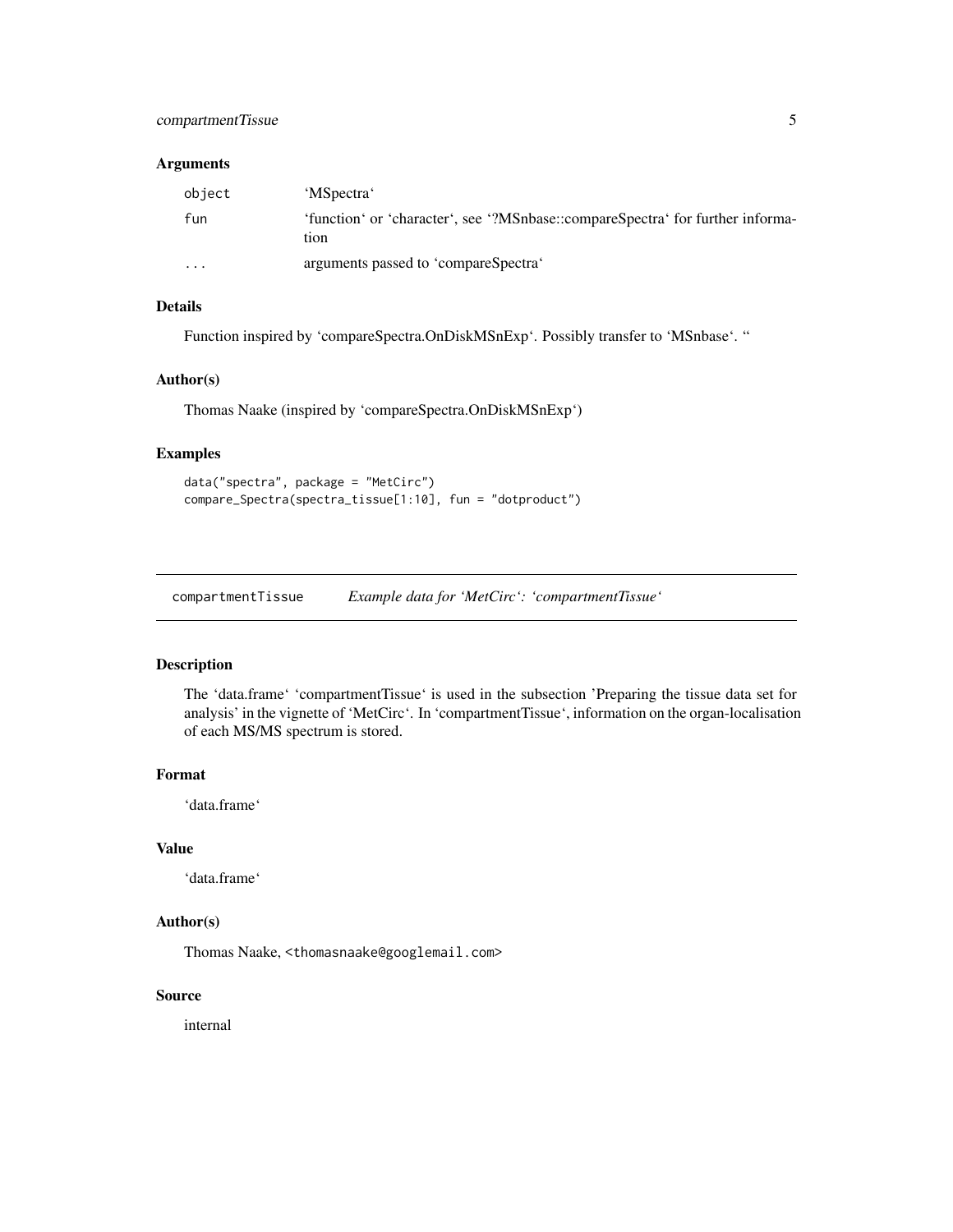<span id="page-5-0"></span>

'convertExampleDF' is a 'data.frame' which comprises information on a specific metabolite per row stating the average retention time, average m/z, the name of the metabolite, the adduct ion name and the spectrum reference file name. The function 'allocatePrecursor2mz' uses 'data.frame's of the kind of 'sd01\\_outputXCMS' and 'sd02\\_deconvoluted' to create a 'data.frame' of the kind of 'convertExampleDF'. Allocation of precursor ions to candidate m/z values is based on minimal distance of m/z and deviance of retention time based on an objective function. See "?allocatePrecursor2mz' for further information.

### Format

'data.frame'

### Value

'data.frame'

### Author(s)

Thomas Naake, <thomasnaake@googlemail.com>

#### Source

internal

convertMsp2Spectra *Convert MSP data frame into object of class 'MSpectra'*

#### Description

Convert msp data frame into object of class [MSpectra()]

### Usage

```
convertMsp2Spectra(msp)
```
#### Arguments

msp 'data.frame' that mimicks the .msp file format, see Details for further information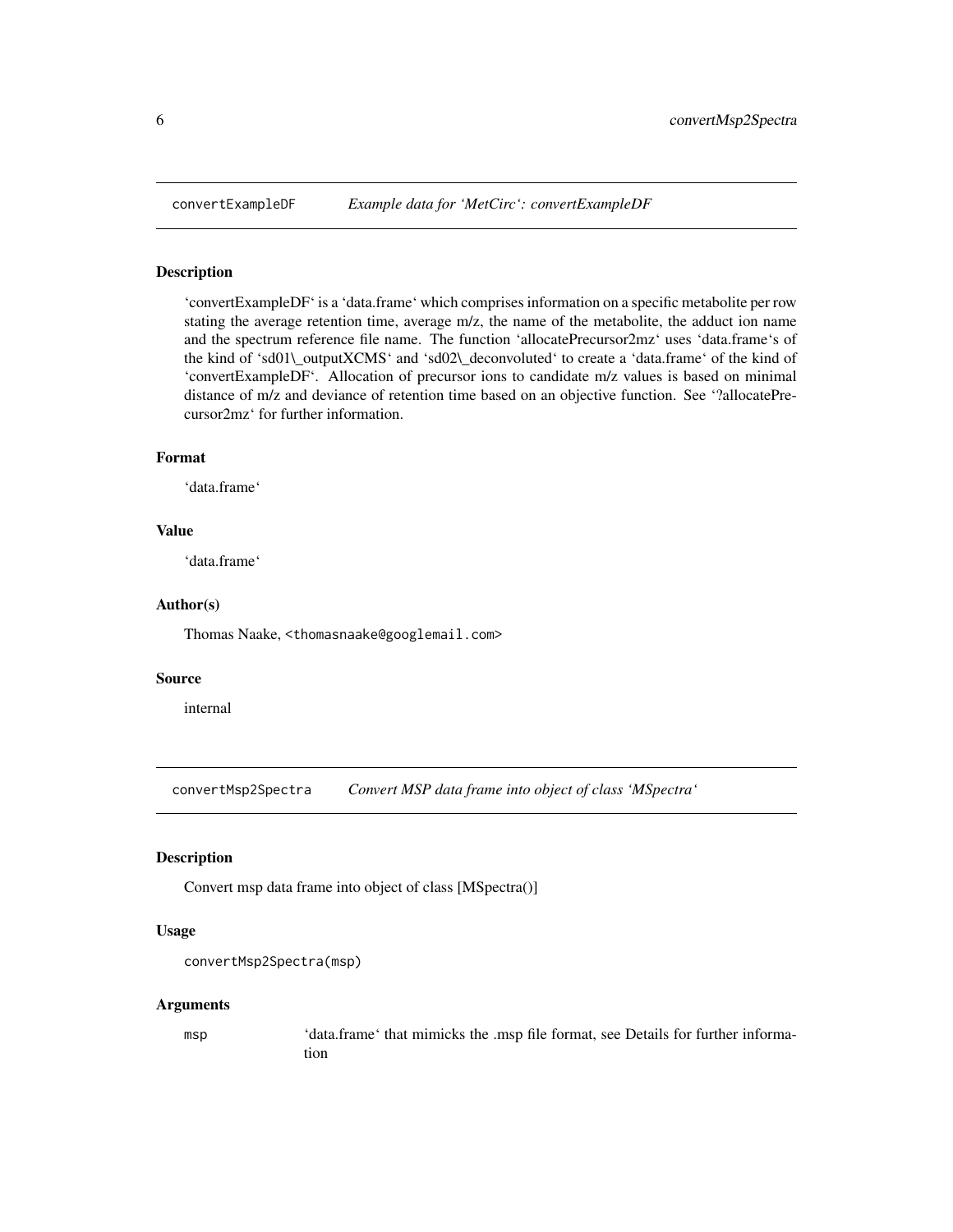### <span id="page-6-0"></span>createLink0df 7

### Details

msp is a data frame of a .msp file, a typical data file for MS/MS libraries. The data frame has two columns and contains in the first column the entries "NAME:", "PRECURSORMZ:" (or "EX-ACTMASS:"), "RETENTIONTIME:", Num Peaks:" and information on fragments and peak areas/intensities and will extract the respective information in the second column.

### Value

'convertMsp2Spectra' returns an object of class 'MSpectra'

#### Author(s)

Thomas Naake, <thomasnaake@googlemail.com>

#### Examples

```
data("convertMsp2Spectra", package = "MetCirc")
convertMsp2Spectra(msp = msp2spectra)
```
createLink0df *Create a link matrix*

#### Description

Create a link matrix which links every feature in similarity matrix with another.

#### Usage

```
createLink0df(similarityMatrix, spectra, condition)
```
#### Arguments

| similarityMatrix |                                                                                                                  |  |
|------------------|------------------------------------------------------------------------------------------------------------------|--|
|                  | 'matrix', a similarity matrix that contains the NDP similarity measure between<br>all precursors in the data set |  |
| spectra          | 'MSpectra' object                                                                                                |  |
| condition        | 'character', which conditions should be included?                                                                |  |

### Details

createLink0df creates a 'matrix' from a similarity matrix which includes all connections between features in the similarity matrix, but exclude links which have a similarity of exactly 0.

### Value

createLink0df returns a 'matrix' that gives per each row information on linked features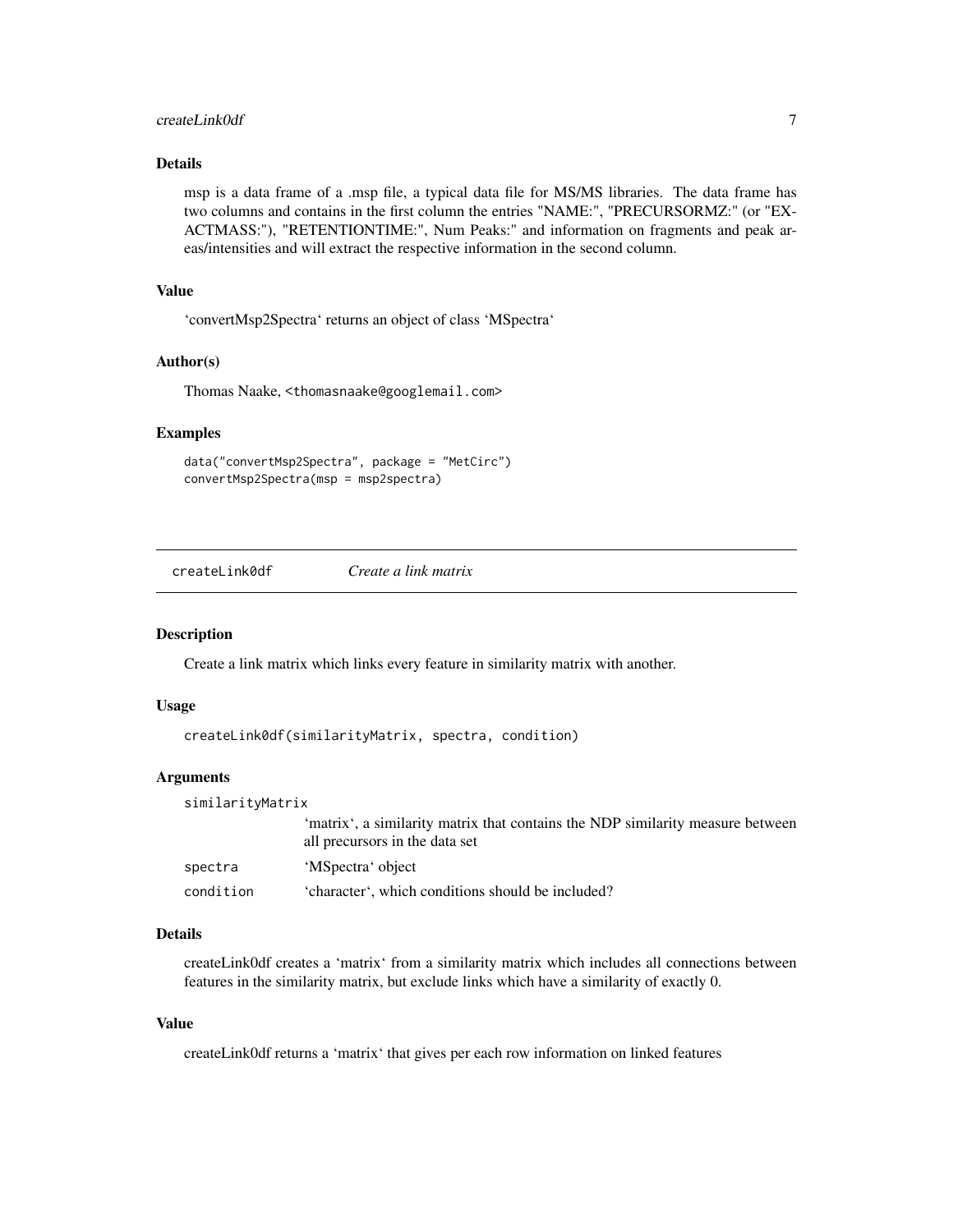#### <span id="page-7-0"></span>Author(s)

Thomas Naake, <thomasnaake@googlemail.com>

#### Examples

```
data("spectra", package = "MetCirc")
data("similarityMat", package = "MetCirc")
link0df <- createLink0df(similarityMatrix = similarityMat,
    spectra_tissue, condition = c("SPL", "LIM", "ANT", "STY"))
```
createLinkDf *Create a data frame which contains features to link (indices)*

### Description

Create a data frame which contains features to link (indices).

### Usage

```
createLinkDf(similarityMatrix, spectra, condition, lower, upper)
```
#### Arguments

similarityMatrix

|           | 'matrix', a similarity matrix that contains the similarity measure between all<br>precursors in the data set |
|-----------|--------------------------------------------------------------------------------------------------------------|
| spectra   | MSpectra object containing spectra of similarity Matrix                                                      |
| condition | 'character', vector containing the conditions/samples for which a linkDf is cre-<br>ated                     |
| lower     | 'numeric', threshold value for similarity values, below this value linked features<br>will not be included   |
| upper     | 'numeric', threshold value for similarity values, above this value linked features<br>will not be included   |

### Details

'lower' and 'upper' are numerical values and truncate similar spectra. The function createLinkDf is a wrapper for the functions 'createLink0df' and 'thresholdLinkDf'.

### Value

'createLinkDf' returns a data frame that gives per each row information on linked features

### Author(s)

Thomas Naake, <thomasnaake@googlemail.com>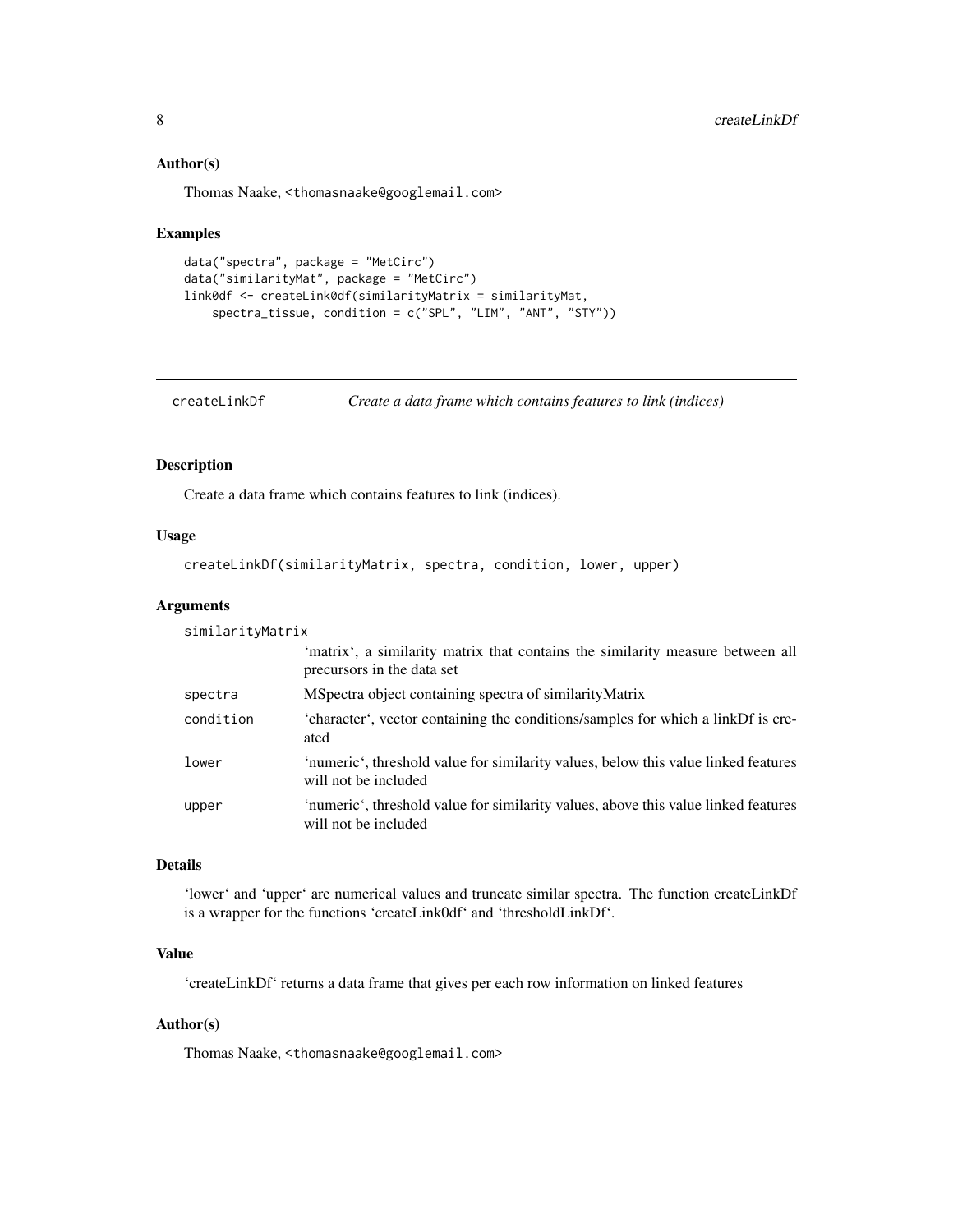#### <span id="page-8-0"></span>cutLinkDf 9

#### Examples

```
data("spectra", package = "MetCirc")
data("similarityMat", package = "MetCirc")
link0df <- createLink0df(similarityMatrix = similarityMat,
    spectra_tissue, condition = c("SPL", "LIM", "ANT", "STY"))
createLinkDf(similarityMatrix = similarityMat, spectra = spectra_tissue,
    condition = c("SPL", "LIM", "ANT", "STY"), lower = 0.5, upper = 1)
```
cutLinkDf *Create a cut data frame with information on links*

#### Description

Create a cut link data frame

#### Usage

```
cutLinkDf(linkDf, type = c("all", "inter", "intra"))
```
### Arguments

| linkDf | 'data.frame', that gives per each row information on linked features |
|--------|----------------------------------------------------------------------|
| type   | 'character', one of "all", "inter" or "intra"                        |

#### Details

This function is used to truncate features from linkDf. If type = "all", linkDf will not be changed; if type = "inter" the returned linkDf will only contain entries of links which are between groups and not inside groups; contrary to that, if type = "intra" the returned linkDf will only contain entries of links which are inside groups and not between groups.

### Value

cutLinkDf returns a data.frame that gives per each row information on linked features

### Author(s)

Thomas Naake, <thomasnaake@googlemail.com>

```
data("spectra", package = "MetCirc")
data("similarityMat", package = "MetCirc")
linkDf <- createLinkDf(similarityMatrix = similarityMat,
    spectra = spectra_tissue, condition = c("SPL", "LIM", "ANT", "STY"),
    lower = 0.75, upper = 1)
cutLinkDf(linkDf = linkDf, type = "all")
```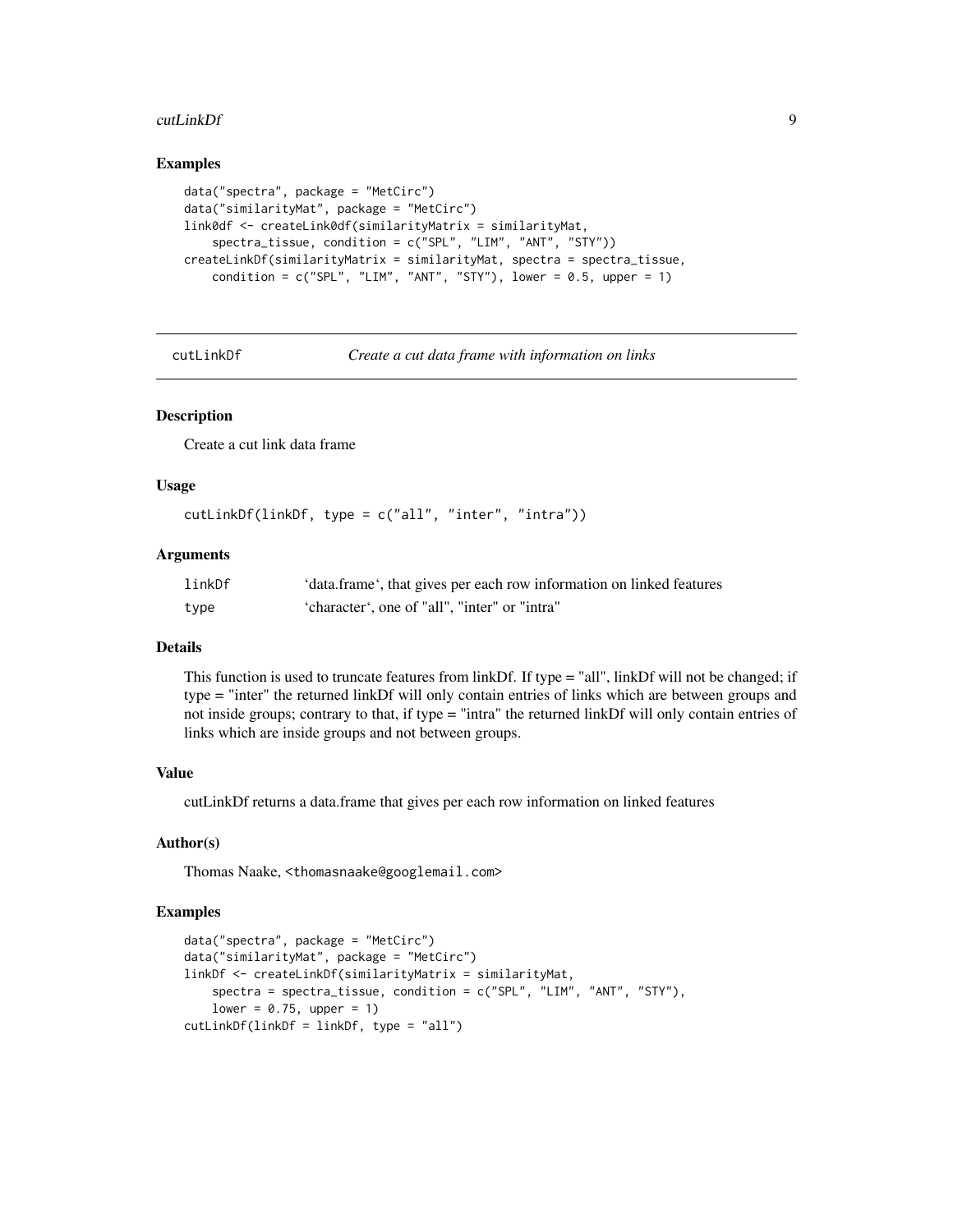<span id="page-9-0"></span>getLinkDfIndices *Get indices in linkDf of feature*

### Description

Gets indices in linkDf of feature

### Usage

getLinkDfIndices(groupnameselected, linkDf)

### Arguments

| groupnameselected                                                                                                                                                                                                                                                       |                                                                               |
|-------------------------------------------------------------------------------------------------------------------------------------------------------------------------------------------------------------------------------------------------------------------------|-------------------------------------------------------------------------------|
| "character" vector with groupname of selected feature, vector containing "group"<br>and "name" to display, that is a unique identifier of the features, "group" and<br>"name" have to be separated by "_"' where "group" is the first and "name" is<br>the last element |                                                                               |
| linkDf                                                                                                                                                                                                                                                                  | 'data.frame', in each row there is information about features to be connected |

### Details

Internal use for function 'highlight'

### Value

'getLinkDfIndices' returns indices concerning 'linkDf' to which 'groupnameselected' connects

### Author(s)

Thomas Naake, <thomasnaake@googlemail.com>

### Examples

## Not run: getLinkDfIndices(groupnameselected, linkMatrix)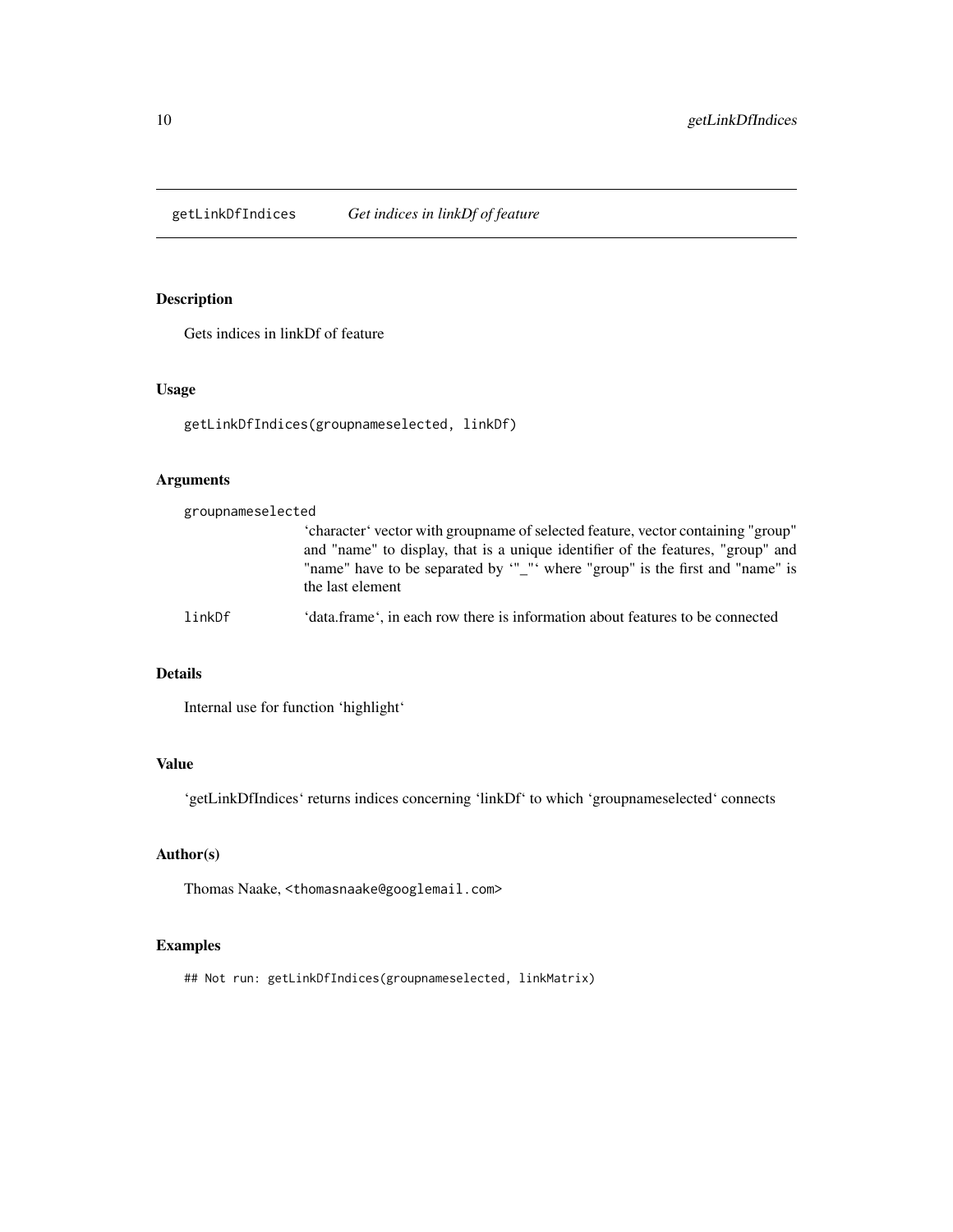<span id="page-10-0"></span>

A function to add links and highlight sectors to an initialised and plotted 'circlize' plot with one track.

### Usage

```
highlight(
  groupname,
  ind,
  linkDf,
  colour = NULL,
  transparency = 0.4,
  links = TRUE
)
```
### Arguments

| groupname    | 'character' vector containing "group" and "name" to display, that is a unique<br>identifier of the features, "group" and "name" have to be separated by "_"'<br>where "group" is the first and "name" is the last element |
|--------------|---------------------------------------------------------------------------------------------------------------------------------------------------------------------------------------------------------------------------|
| ind          | 'numeric', indices which will be highlighted                                                                                                                                                                              |
| linkDf       | 'data.frame', in each row there is information about features to be connected                                                                                                                                             |
| colour       | 'NULL' or 'character', colour defines the colours which are used for plotting, if<br>'NULL' default colours are used                                                                                                      |
| transparency | 'numeric', defines the transparency of the colours                                                                                                                                                                        |
| links        | 'logical', should links of unselected features be plotted                                                                                                                                                                 |

#### Details

Internal use for 'shinyCircos' or outside of 'shinyCircos' to reproduce the figure.

### Value

The function will update an existing plot by highlighting a specified sector and connected links.

### Author(s)

Thomas Naake, <thomasnaake@googlemail.com>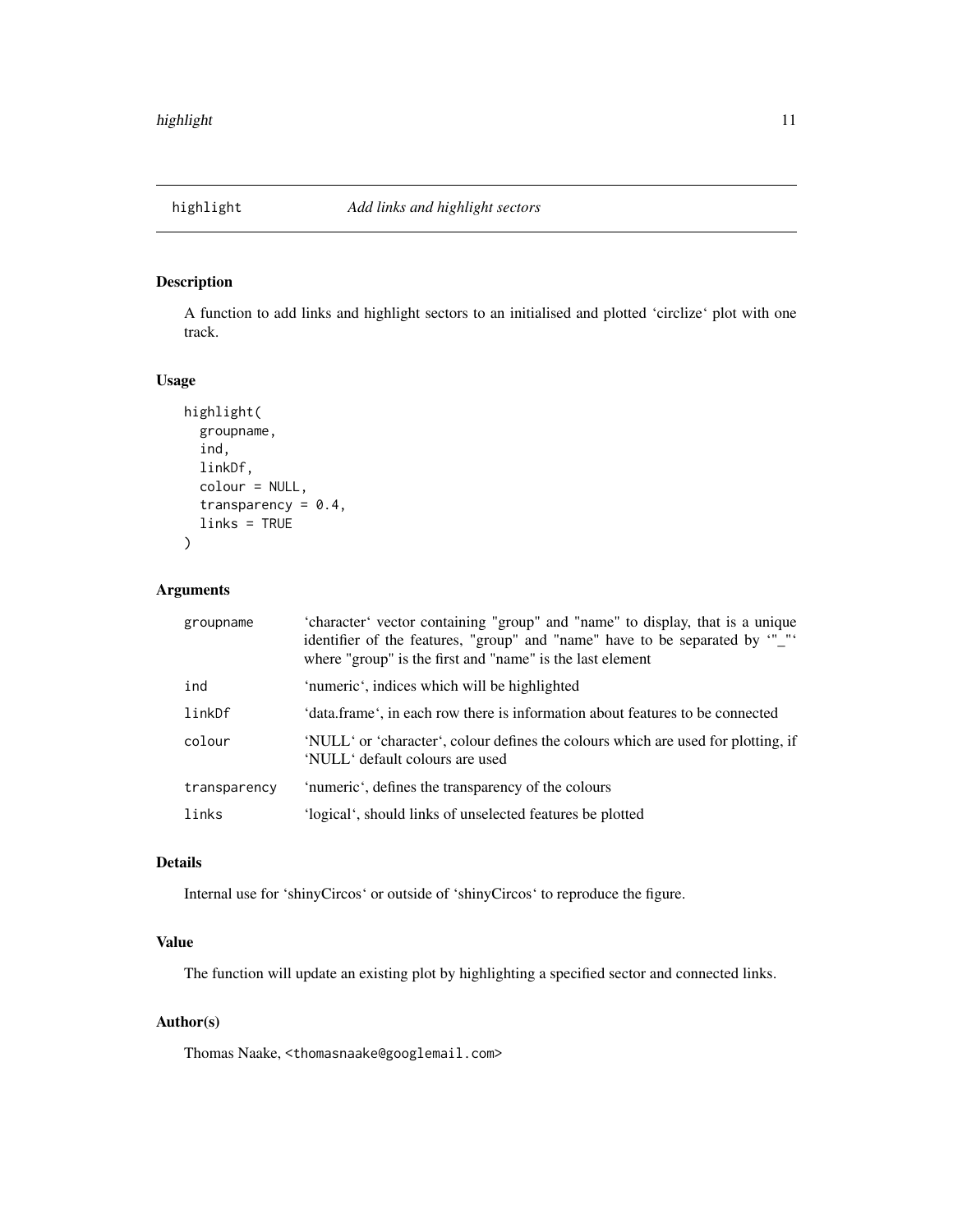#### <span id="page-11-0"></span>Examples

```
data("spectra", package = "MetCirc")
similarityMat <- compare_Spectra(spectra_tissue[1:10],
   fun = normalizeddotproduct, binSize = 0.01)
## order similarityMat according to retentionTime and update rownames
simM <- orderSimilarityMatrix(similarityMat, spectra = spectra_tissue[1:10],
            type = "retentionTime")
## create link matrix
linkDf <- createLinkDf(similarityMatrix = simM, spectra = spectra_tissue,
    condition = c("SPL", "LIM", "ANT", "STY"), lower = 0.5, upper = 1)## cut link matrix (here: only display links between groups)
linkDf_cut <- cutLinkDf(linkDf, type = "inter")
## set circlize parameters
circos.clear()
circos.par(gap. degree = 0, cell.padding = c(0.0, 0, 0.0, 0),track.margin = c(0.0, 0)groupname <- c(as.character(linkDf_cut[, "spectrum1"]),
                as.character(linkDf_cut[, "spectrum2"]))
groupname <- unique(groupname)
## here: set indSelected arbitrarily
indSelected \leq c(2,3)
## actual plotting
plotCircos(groupname, linkDf_cut, initialize = TRUE,
     featureNames = TRUE, cexFeatureNames = 0.2, groupSector = TRUE,
    groupName = FALSE, links = FALSE, highlight = TRUE)
## highlight
highlight(groupname = groupname, ind = indSelected, linkDf = linkDf_cut,
    color = NULL, transparency = 0.4, links = TRUE)
```
minFragCart2Polar *Calculate the nearest feature in polar coordinates given cartesian coordinates*

#### **Description**

Calculates the nearest feature in polar coordinates given cartesian coordinates.

#### Usage

```
minFragCart2Polar(x, y, degreeOfFeatures)
```
#### Arguments

| x                  | cartesian x coordinate |
|--------------------|------------------------|
| - V                | cartesian y coordinate |
| degree Of Features |                        |

'list' of positions of features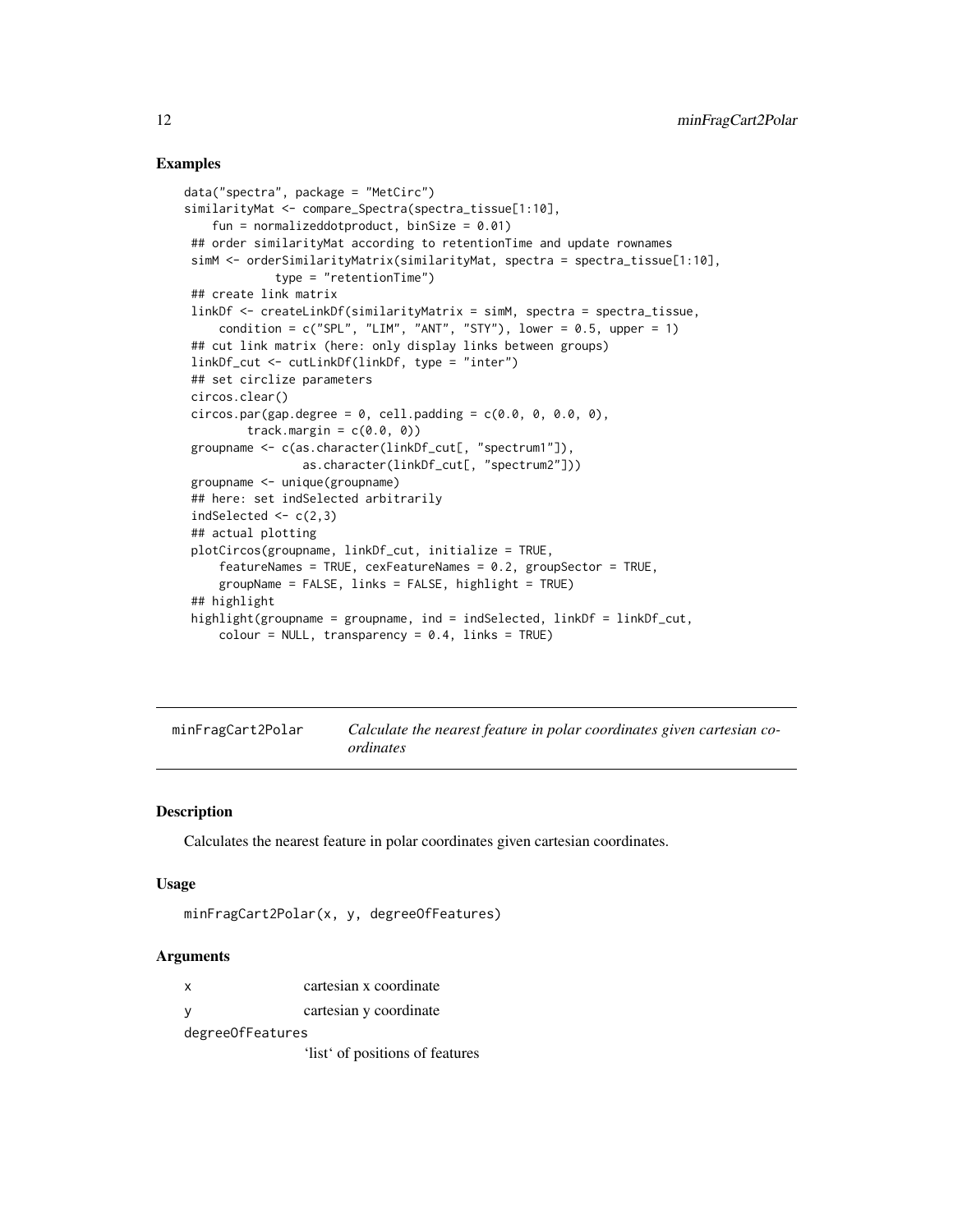#### <span id="page-12-0"></span>msp2spectra 13

#### Details

'minFragCart2Polar' is employed to find the feature with the smallest distance from given cartesian coordinates.

### Value

'minFragCart2Polar' returns the index of the feature that has the smallest distance to the given coordinates. As 'minFragCart2Polar' is used in 'shinyCircos' for the track 1 only polar r coordinates between 0.8 and 1 will be used to find the feature with smallest distance.

#### Author(s)

Thomas Naake, <thomasnaake@googlemail.com>

#### Examples

```
data("spectra", package = "MetCirc")
similarityMat <- compare_Spectra(spectra_tissue[1:10],
    fun = normalizeddotproduct, binSize = 0.01)
linkDf <- createLinkDf(similarityMatrix = similarityMat,
    spectra = spectra_tissue[1:10],
    condition = c("SPL", "LIM", "ANT", "STY"), lower = 0.5, upper = 1)## cut link data.frame (here: only display links between groups)
linkDf_cut <- cutLinkDf(linkDf, type = "inter")
groupname <- c(as.character(linkDf_cut[, "spectrum1"]),
                as.character(linkDf_cut[, "spectrum2"]))
groupname <- unique(groupname)
## set circlize parameters
circos.clear()
circos.par(gap.degree = 0, cell.padding = c(0.0, 0, 0.0, 0),
    track.margin = c(0.0, 0)plotCircos(groupname, NULL, initialize = TRUE, featureNames = FALSE,
    groupName = FALSE, groupSector = FALSE, links = FALSE, highlight = FALSE)
x < -1y \le -\thetadegreeFeatures <- lapply(groupname,
 function(x) mean(circlize:::get.sector.data(x)[c("start.degree", "end.degree")]))
minFragCart2Polar(x, y, degreeOfFeatures = degreeFeatures)
```
msp2spectra *Example data for 'MetCirc': 'msp2spectra'*

#### **Description**

'convertMsp2Spectra' contains the object 'msp2spectra' that is a data frame in .MSP format, a typical format for MS/MS library building. Each entry consists of the metabolite name (NAME), the precursor mz (PRECURSORMZ), the retention time (RETENTIONTIME), number of peaks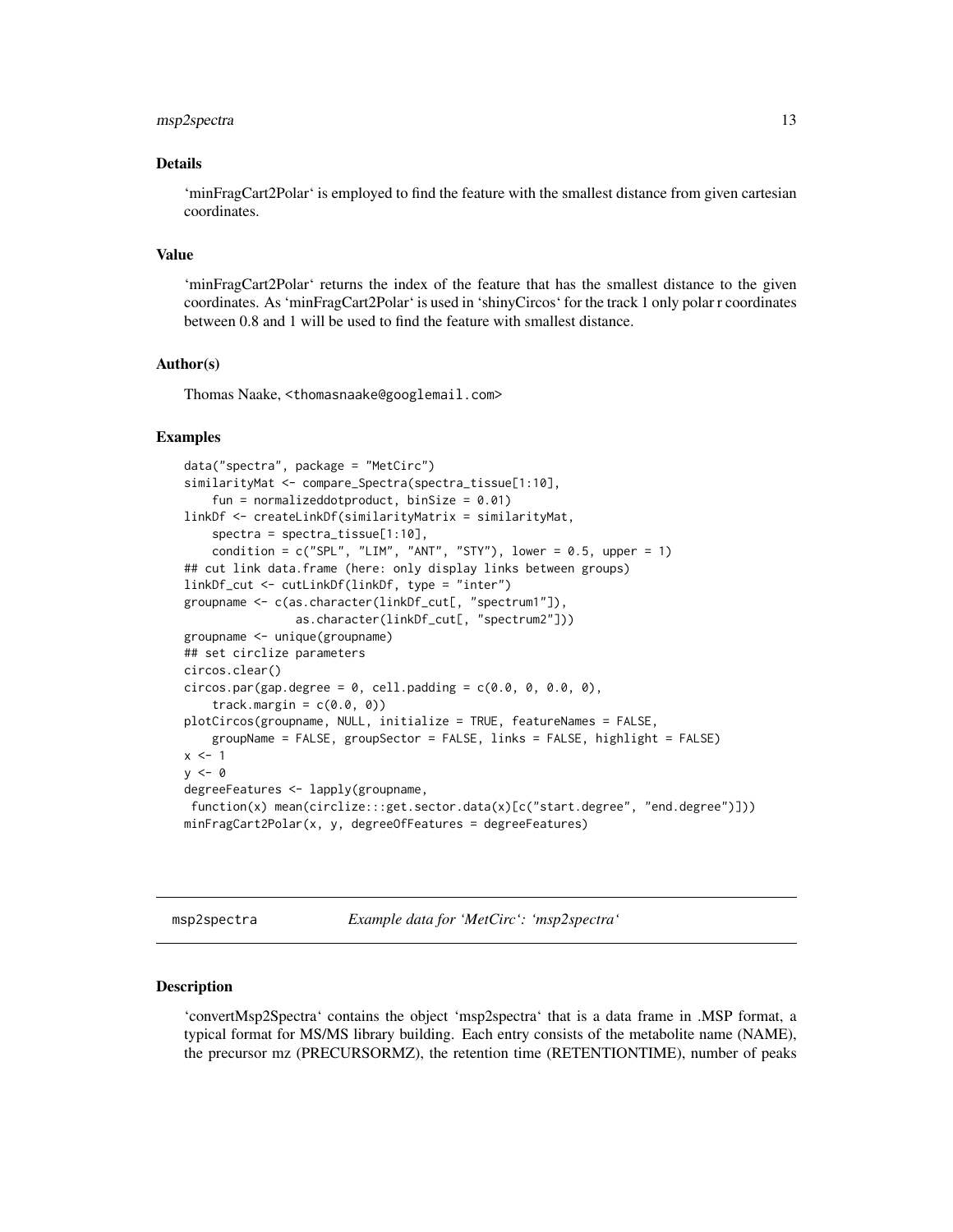#### <span id="page-13-0"></span>14 neutralloss and the contract of the contract of the contract of the contract of the contract of the contract of the contract of the contract of the contract of the contract of the contract of the contract of the contrac

(Num Peaks), together with fragments and their intensity values. In the example used in the function 'convertMsp2Spectra' the 'data.frame' 'msp2spectra' is used to construct an object of class 'MSpectra'.

### Format

'data.frame'

## Value

'data.frame'

### Author(s)

Thomas Naake, <thomasnaake@googlemail.com>

#### Source

http://prime.psc.riken.jp/Metabolomics\_Software/MS-DIAL/, truncated .MSP file of GNPS MS/MS Negative (contains 22 entries): http://prime.psc.riken.jp/Metabolomics\_Software/MS-DIAL/MSMS-GNPS-Curated-Neg.msp

neutralloss *Calculate similarity based on neutral losses*

### Description

Calculate similarity based on neutral losses (NLS)

### Usage

neutralloss(x, y,  $m = 0.5$ ,  $n = 2$ , ...)

### Arguments

| X         | 'Spectrum2' object from 'MSnbase' containing intensity and m/z values, first<br>MS/MS spectrum  |
|-----------|-------------------------------------------------------------------------------------------------|
| y         | 'Spectrum2' object from 'MSnbase' containing intensity and m/z values, second<br>MS/MS spectrum |
| m         | 'numeric', exponent to calculate peak intensity-based weights                                   |
| n         | 'numeric', exponent to calculate m/z-based weights                                              |
| $\ddotsc$ | further arguments passed to 'MSnbase:::bin_Spectra'                                             |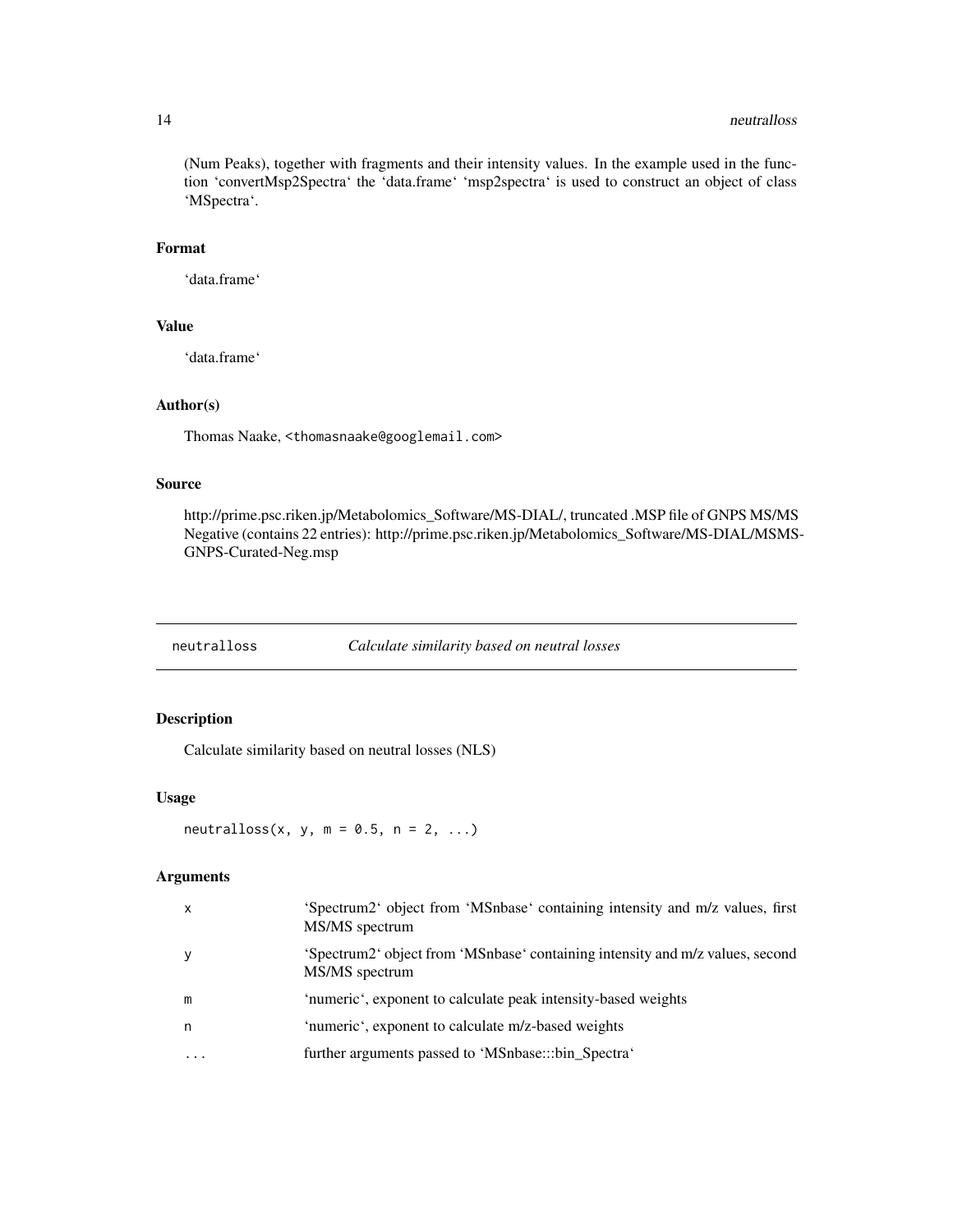#### <span id="page-14-0"></span>Details

Similarities of spectra based on neutral losses are calculated according to the following formula:

$$
NLS = \frac{\sum (W_{S1,i} \cdot W_{S2,i})^2}{\sum (W_{S1,i}^2) \cdot \sum (W_{S2,i}^2)}
$$

, with  $W = [peak intensity]^m \cdot [NL]^n$  and  $NL = |m/z - precursorm/z|$ . For further information see Li et al. (2015): Navigating natural variation in herbivory-induced secondary metabolism in coyote tobacco populations using MS/MS structural analysis. PNAS, E4147–E4155. 'neutralloss' returns a numeric value ranging between 0 and 1, where 0 indicates no similarity between the two MS/MS features, while 1 indicates that the MS/MS features are identical. Arguments can be passed to the function 'MSnbase:::bin\_Spectra', e.g. to set the width of bins (binSize). Prior to calculating

 $W_{S1}$ 

or

 $W_{S2}$ 

, all intensity values are divided by the maximum intensity value.

#### Value

'neutralloss' returns a numeric similarity coefficient between 0 and 1

#### Author(s)

Thomas Naake, <thomasnaake@googlemail.com>

#### Examples

```
data("spectra", package = "MetCirc")
x <- spectra_tissue[[1]]
y <- spectra_tissue[[2]]
neutralloss(x, y, m = 0.5, n = 2, binSize = 0.01)
```
normalizeddotproduct *Calculate the normalized dot product*

#### Description

Calculate the normalized dot product (NDP)

#### Usage

normalizeddotproduct(x, y,  $m = 0.5$ ,  $n = 2$ , ...)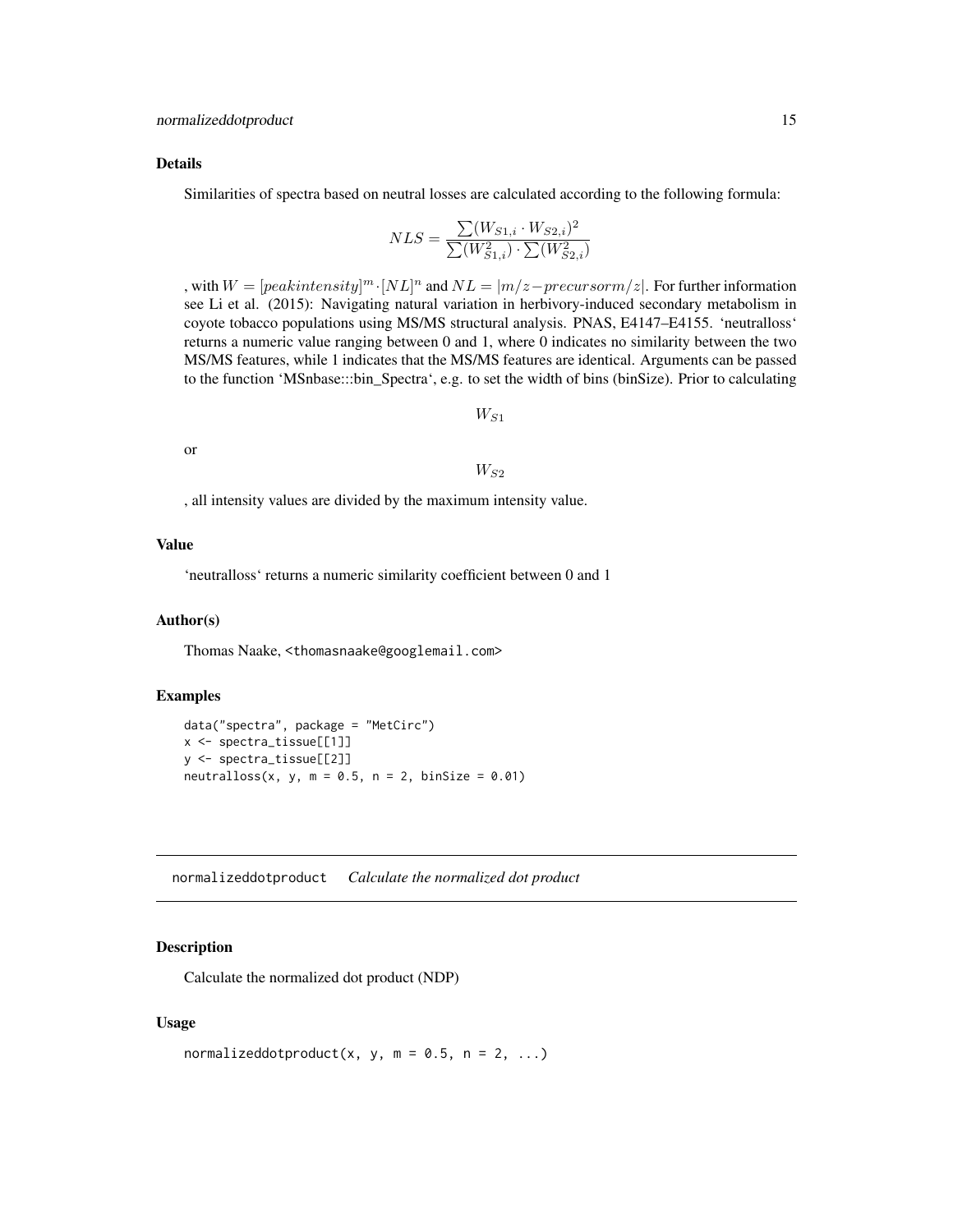#### Arguments

| $\mathsf{x}$ | 'Spectrum2' object from 'MSnbase' containing intensity and m/z values, first<br>MS/MS spectrum  |
|--------------|-------------------------------------------------------------------------------------------------|
| y            | 'Spectrum2' object from 'MSnbase' containing intensity and m/z values, second<br>MS/MS spectrum |
| m            | 'numeric', exponent to calculate peak intensity-based weights                                   |
| n            | 'numeric', exponent to calculate m/z-based weights                                              |
| $\cdots$     | further arguments passed to MSnbase:::bin_Spectra                                               |

#### Details

The normalized dot product is calculated according to the following formula:

$$
NDP = \frac{\sum (W_{S1,i} \cdot W_{S2,i})^2}{\sum (W_{S1,i}^2) \cdot \sum (W_{S2,i}^2)}
$$

, with  $W = [peakintensity]^m \cdot [m/z]^n$ . For further information see Li et al. (2015): Navigating natural variation in herbivory-induced secondary metabolism in coyote tobacco populations using MS/MS structural analysis. PNAS, E4147–E4155. 'normalizeddotproduct' returns a numeric value ranging between 0 and 1, where 0 indicates no similarity between the two MS/MS features, while 1 indicates that the MS/MS features are identical. Arguments can be passed to the function 'MSnbase:::bin\_Spectra', e.g. to set the width of bins (binSize). Prior to calculating

### $W_{S1}$

or

### $W_{S2}$

, all intensity values are divided by the maximum intensity value.

### Value

'normalizeddotproduct' returns a numeric similarity coefficient between 0 and 1

### Author(s)

Thomas Naake, <thomasnaake@googlemail.com>

```
data("spectra", package = "MetCirc")
x <- spectra_tissue[[1]]
y <- spectra_tissue[[2]]
normalizeddotproduct(x, y, m = 0.5, n = 2, binSize = 0.01)
```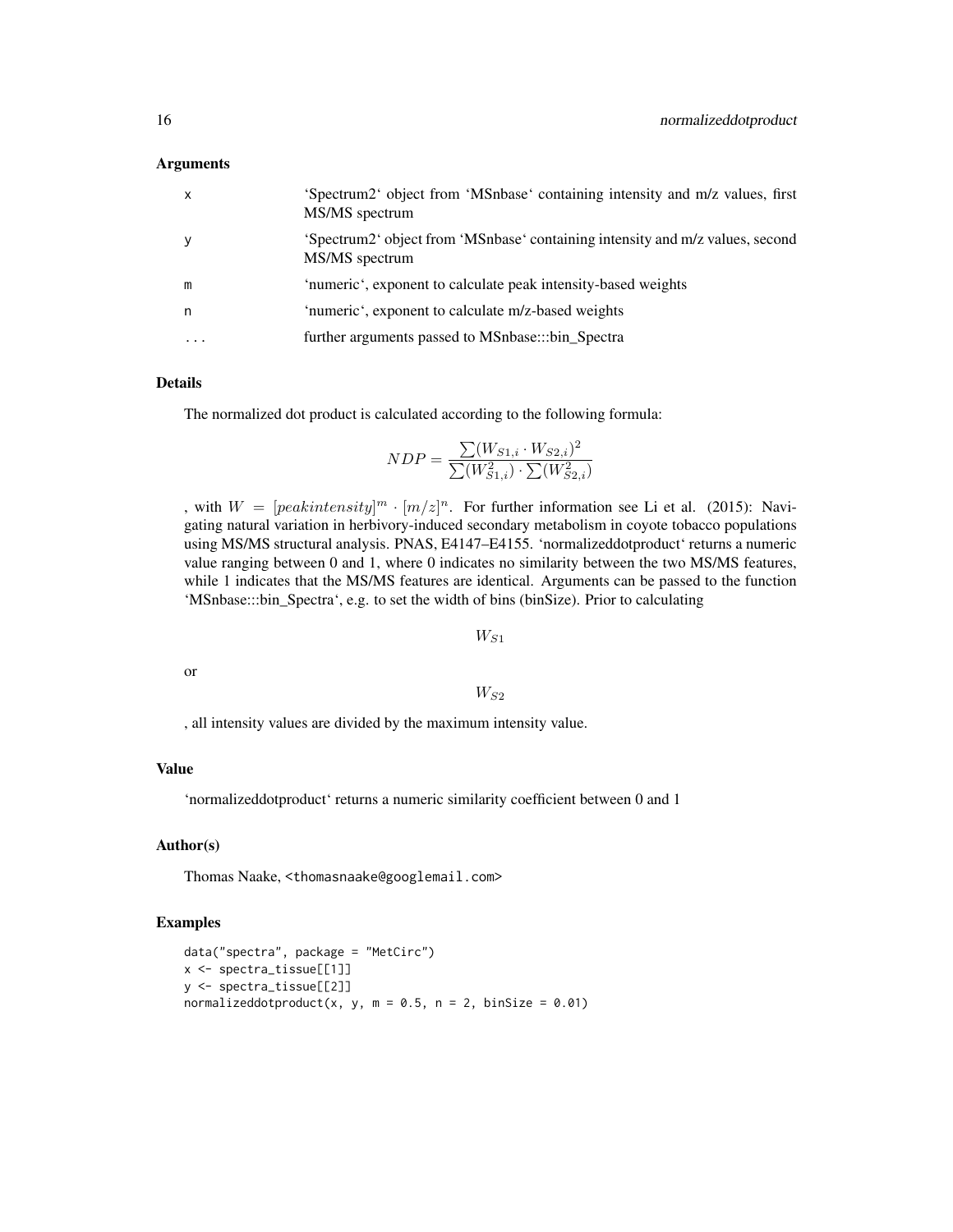<span id="page-16-0"></span>orderSimilarityMatrix *Order columns and rows of a similarity matrix according to m/z, retention time and clustering*

#### Description

Internal function for shiny application. May also be used outside of shiny to reconstruct figures.

#### Usage

```
orderSimilarityMatrix(
  similarityMatrix,
  spectra,
  type = c("retentionTime", "mz", "clustering"),
  group = FALSE
)
```
#### Arguments

| similarityMatrix |                                                                                                                                                                                                                                                        |
|------------------|--------------------------------------------------------------------------------------------------------------------------------------------------------------------------------------------------------------------------------------------------------|
|                  | 'matrix', 'similarityMatrix' contains pair-wise similarity coefficients which give<br>information about the similarity between precursors                                                                                                              |
| spectra          | 'MSpectra' object containing spectra that are compared in 'similarityMatrix'                                                                                                                                                                           |
| type             | 'character', one of "retentionTime", "mz" or "clustering"                                                                                                                                                                                              |
| group            | 'logical', if TRUE group separated by "_" will be cleaved from rownames/colnames<br>of similarityMatrix and matched against names of spectra, if FALSE rownames/colnames<br>of similarity Matrix are taken as are and matched against names of spectra |

#### Details

'orderSimilarityMatrix' takes a similarity matrix, spectra (containing information on m/z and retentionTime and a 'character' vector as arguments. It will then reorder rows and columns of the similarityMatrix object such, that it orders rows and columns of similarityMatrix according to m/z, retention time or clustering in each group. 'orderSimilarityMatrix' is employed in the 'shinyCircos' function to create 'similarityMatrix' objects which will allow to switch between different types of ordering in between groups (sectors) in the circos plot. It may be used as well externally, to reproduce plots outside of the reactive environment (see vignette for a workflow).

### Value

'matrix', 'orderSimilarityMatrix' returns a similarity matrix with ordered rownames according to the 'character' vector given to order

### Author(s)

Thomas Naake, <thomasnaake@googlemail.com>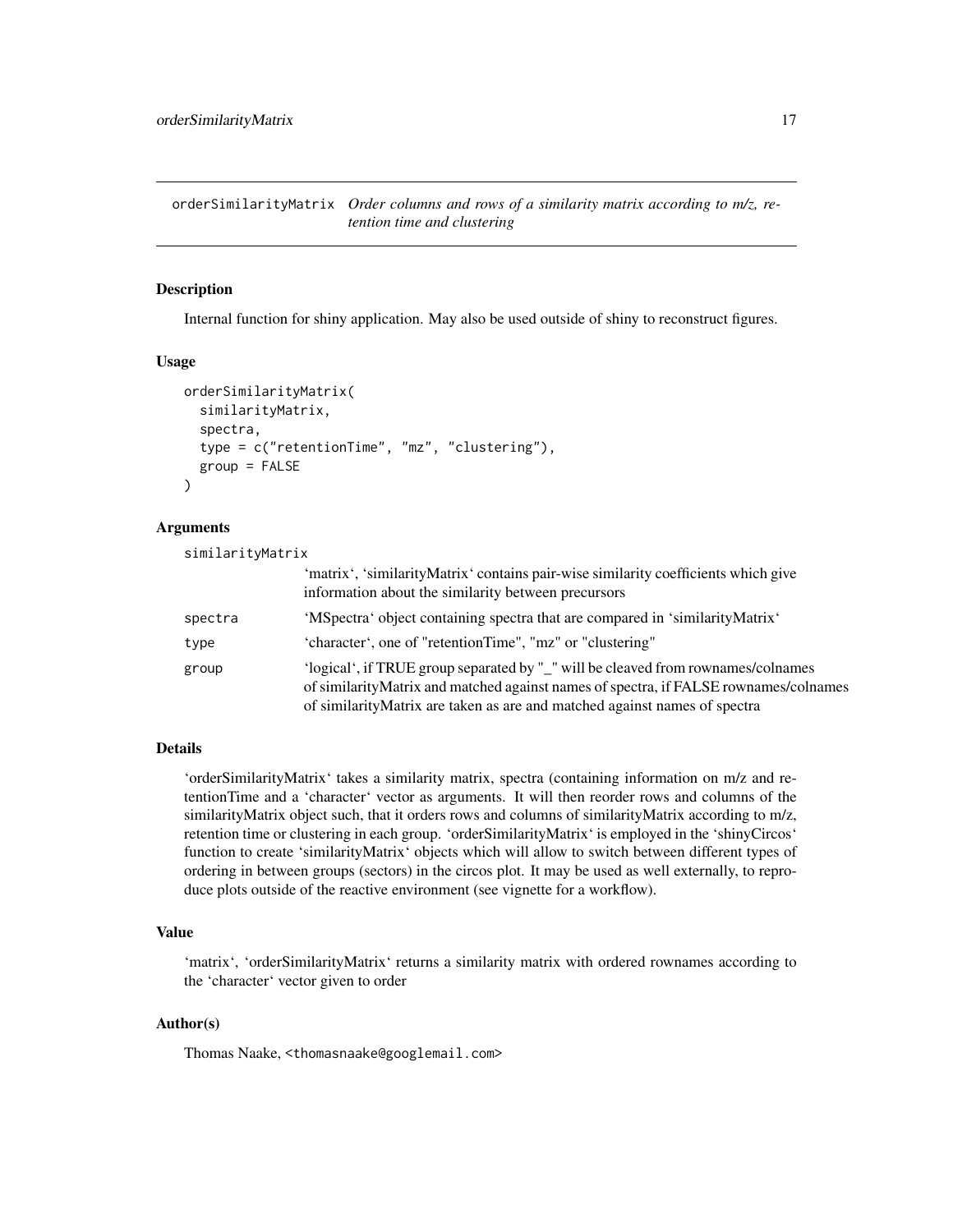### Examples

```
data("spectra", package = "MetCirc")
similarityMat <- compare_Spectra(spectra_tissue[1:10],
    fun = normalizeddotproduct, binSize = 0.01)
## order according to retention time
orderSimilarityMatrix(similarityMatrix = similarityMat,
    spectra_tissue, type = "retentionTime", group = FALSE)
```
plotCircos *Circular plot to visualise similarity*

### Description

Circular plot to visualise similarity.

### Usage

```
plotCircos(
  groupname,
  linkDf,
  initialize = c(TRUE, FALSE),
  featureNames = c(TRUE, FALSE),
  cexFeatureNames = 0.3,
  groupSector = c(TRUE, FALSE),
  groupName = c(TRUE, FALSE),
  links = c(TRUE, FALSE),
  highlight = c(TRUE, FALSE),
  colour = NULL,
  transparency = 0.2\lambda
```
#### Arguments

| groupname       | 'character' vector containing "group" and "name" to display, that is a unique<br>identifier of the features, "group" and "name" have to be separated by "_"'<br>where "group" is the first and "name" is the last element |  |
|-----------------|---------------------------------------------------------------------------------------------------------------------------------------------------------------------------------------------------------------------------|--|
| linkDf          | 'data.frame' containing linked features in each row, has five columns (group1,<br>spectrum1, group2, spectrum2, similarity)                                                                                               |  |
| initialize      | 'logical', should plot be initialized?                                                                                                                                                                                    |  |
| featureNames    | 'logical', should feature names be displayed?                                                                                                                                                                             |  |
| cexFeatureNames |                                                                                                                                                                                                                           |  |
|                 | 'numeric' size of feature names                                                                                                                                                                                           |  |
| groupSector     | 'logical', should groups be displayed with background colours?                                                                                                                                                            |  |
| groupName       | 'logical', should group names (e.g. compartment names or individual names) be<br>displayed?                                                                                                                               |  |

<span id="page-17-0"></span>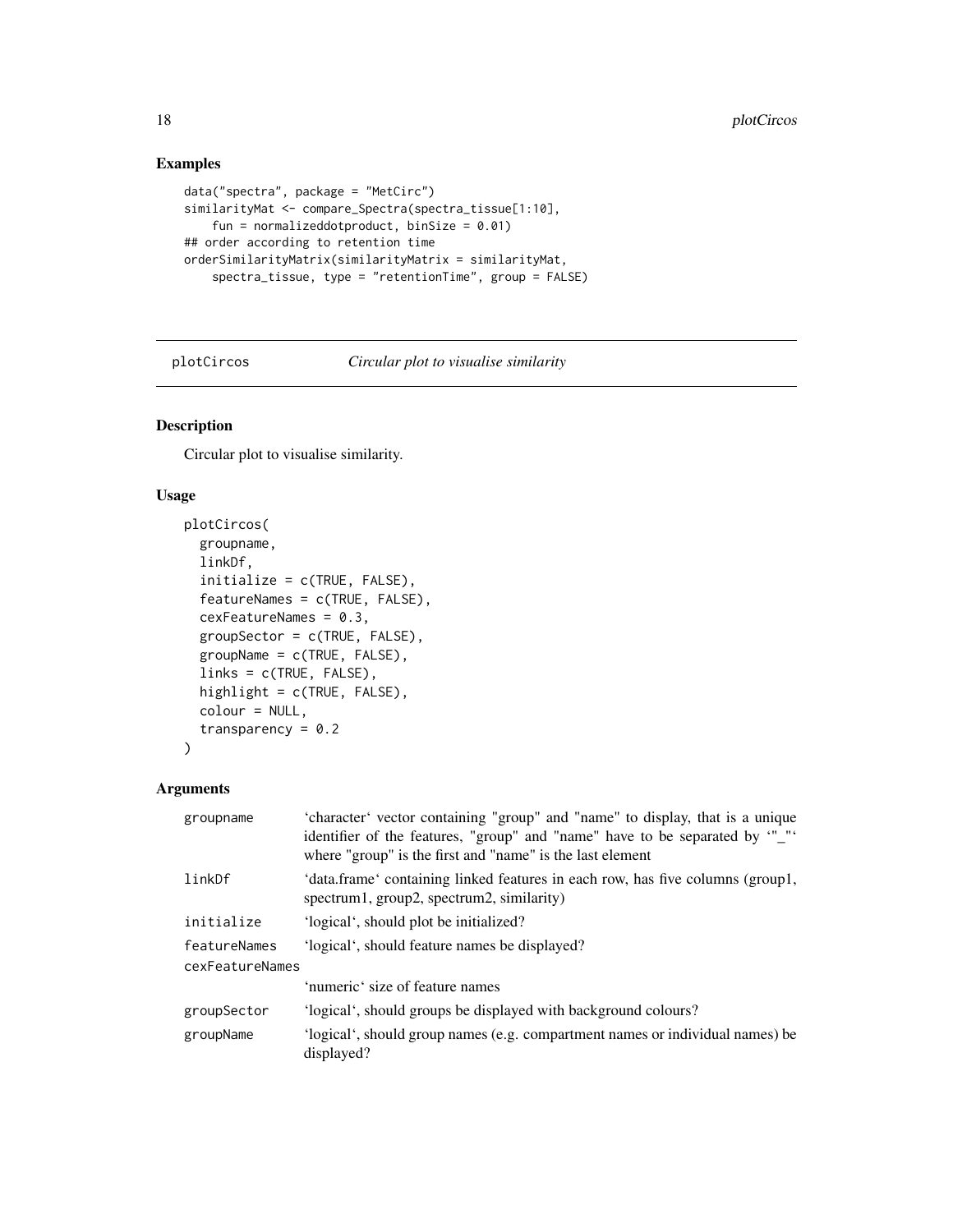#### plotCircos to the contract of the contract of the contract of the contract of the contract of the contract of the contract of the contract of the contract of the contract of the contract of the contract of the contract of

| links        | 'logical', should links be plotted?                                                                                  |
|--------------|----------------------------------------------------------------------------------------------------------------------|
| highlight    | 'logical', highlight is set to 'TRUE'                                                                                |
| colour       | 'NULL' or 'character', colour defines the colours which are used for plotting, if<br>'NULL' default colours are used |
| transparency | 'numeric', defines the transparency of the colours                                                                   |

### Details

Internal use for 'shinyCircos' or used outside of 'shinyCircos' to reproduce figure

### Value

The function will initialize a circlize plot and/or will plot features of a circlize plot.

#### Author(s)

Thomas Naake, <thomasnaake@googlemail.com>

```
data("spectra", package = "MetCirc")
similarityMat <- compare_Spectra(spectra_tissue[1:10],
    fun = normalizeddotproduct, binSize = 0.01)
## order similarityMat according to retentionTime
simM <- orderSimilarityMatrix(similarityMat, spectra = spectra_tissue[1:10],
            type = "retentionTime")
## create link data.frame
linkDf <- createLinkDf(similarityMatrix = simM, spectra = spectra_tissue,
     condition = c("SPL", "LIM", "ANT", "STY"), lower = 0.5, upper = 1)## cut link data.frame (here: only display links between groups)
linkDf_cut <- cutLinkDf(linkDf, type = "inter")
## set circlize paramters
circos.clear()
circos.par(gap.degree = 0, cell.padding = c(0.0, 0, 0.0, 0),track.margin = c(0.0, 0)groupname <- c(as.character(linkDf_cut[, "spectrum1"]),
                as.character(linkDf_cut[, "spectrum2"]))
groupname <- unique(groupname)
## actual plotting
plotCircos(groupname, linkDf_cut, initialize = TRUE,
    featureNames = TRUE, cexFeatureNames = 0.3, groupSector = TRUE,
     groupName = FALSE, links = FALSE, highlight = FALSE, colour = NULL,
     transparency = 0.2)
```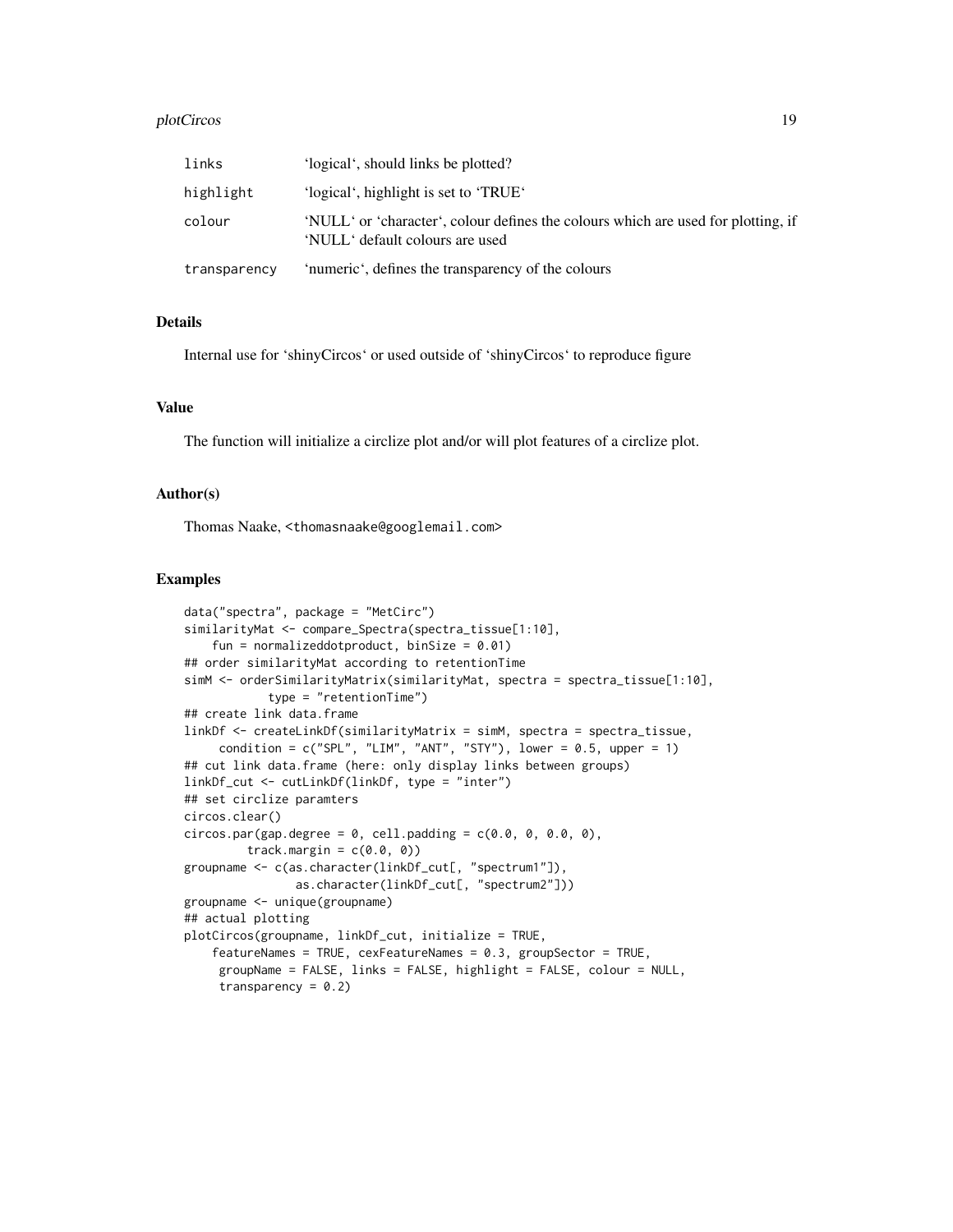<span id="page-19-0"></span>

'plotSpectra' plots a spectra of a 'subject' and 'query' spectra. 'plotSpectra' uses 'ggplot' plotting functionality.

#### Usage

```
plotSpectra(spectra, subject, query)
```
### Arguments

| spectra | 'MSpectra' object                                                                              |
|---------|------------------------------------------------------------------------------------------------|
| subject | character, name of spectra that is aligned against, character with preceding sam-<br>ple name  |
| query   | character, name of spectra that is aligned to subject, character with preceding<br>sample name |

### Details

Internally, all intensities are normalized to 100%.

#### Value

'ggplot2' plot

### Author(s)

Thomas Naake, <thomasnaake@googlemail.com>

```
data("spectra", package = "MetCirc")
plotSpectra(spectra_tissue, subject = "SPL_1", query = "SPL_2")
```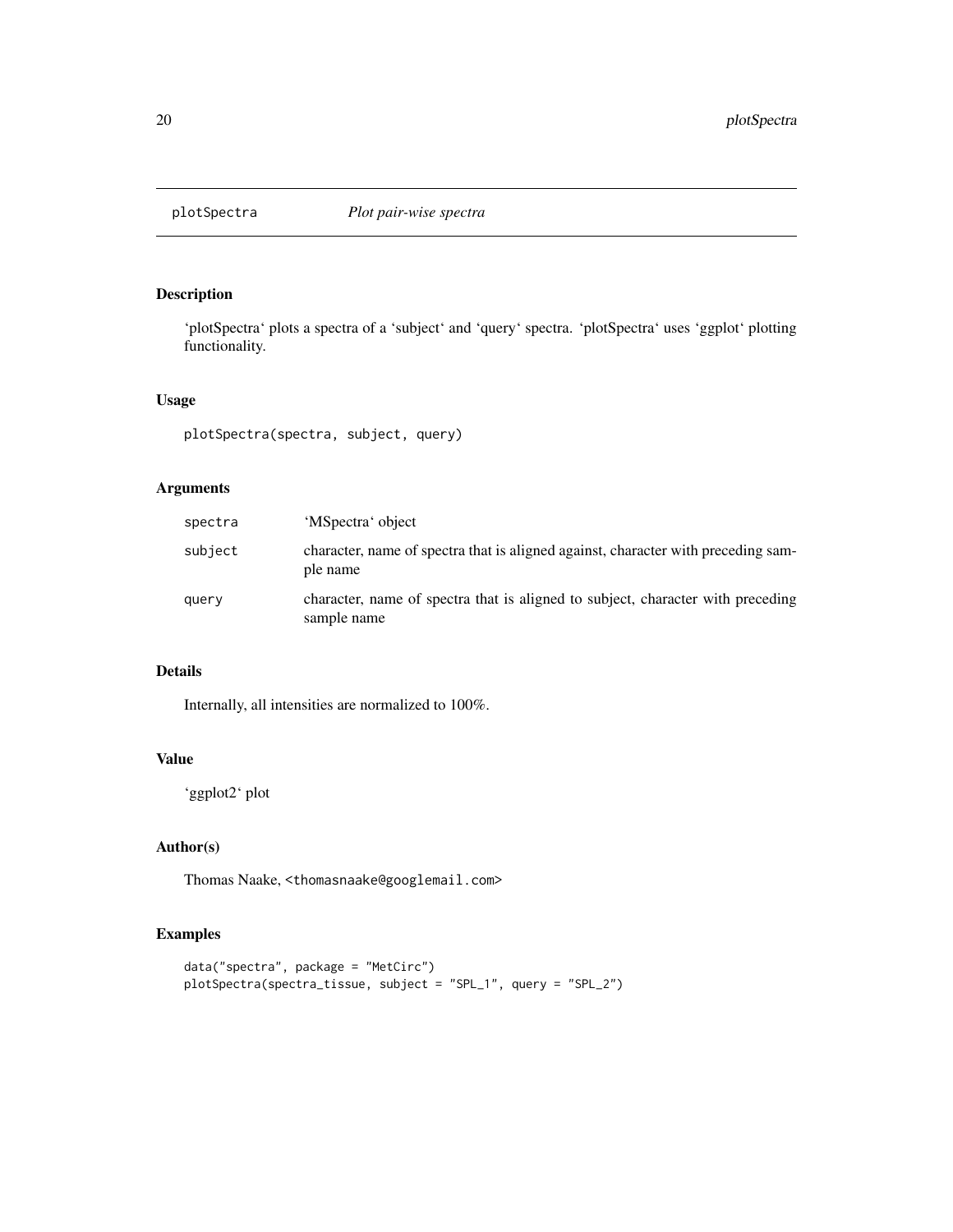<span id="page-20-0"></span>printInformationSelect

*Display information on connected features of selected features*

### Description

Displays information on connected features of selected features.

### Usage

```
printInformationSelect(
  select,
  spectra = NULL,
  linkDfInd,
  linkDf,
  similarityMatrix,
  roundDigits = 2
\mathcal{L}
```
### Arguments

| select           | 'character', obtained from groupname, 'character' of selected feature                                                                                                 |  |
|------------------|-----------------------------------------------------------------------------------------------------------------------------------------------------------------------|--|
| spectra          | 'MSpectra' object containing spectra that are compared in 'similarityMatrix'                                                                                          |  |
| linkDfInd        | 'numeric' indices of selected features                                                                                                                                |  |
| linkDf           | 'data.frame' that contains information of linked features for given thresholds                                                                                        |  |
| similarityMatrix |                                                                                                                                                                       |  |
|                  | 'matrix' that is used to get information on the degree of similarity, 'similarity-<br>Mat' is an ordered version of a similarity matrix, see '?orderSimilarityMatrix' |  |
| roundDigits      | 'numeric', how many digits should be displayed?                                                                                                                       |  |

### Details

'printInformationSelect' is for internal use.

### Value

'character' that is in HTML format

### Author(s)

Thomas Naake, <thomasnaake@googlemail.com>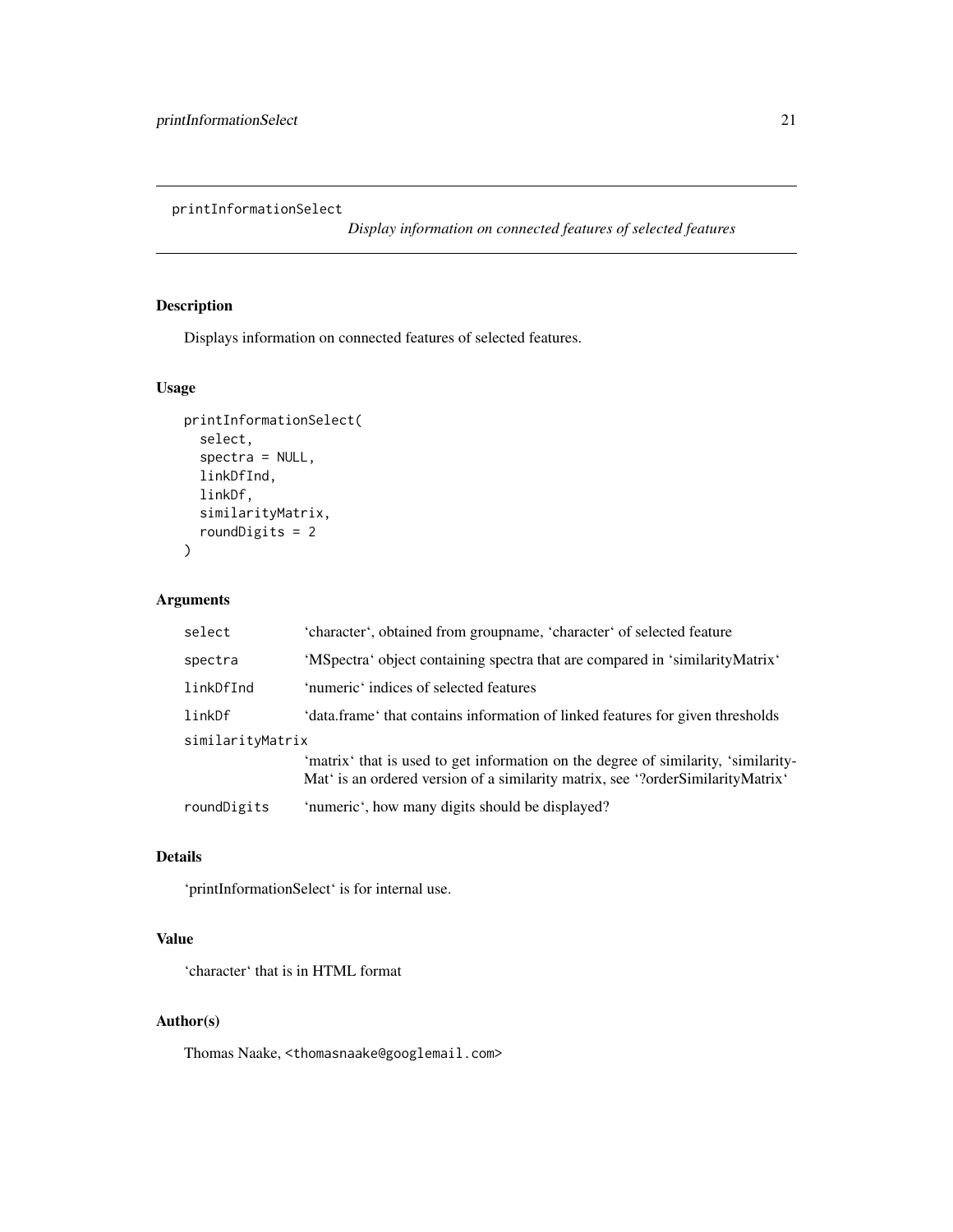#### <span id="page-21-0"></span>Examples

```
data("spectra", package = "MetCirc")
similarityMat <- compare_Spectra(spectra_tissue[1:10],
    fun = normalizeddotproduct, binSize = 0.01)
linkDf <- createLinkDf(similarityMatrix = similarityMat,
   spectra = spectra_tissue[1:10],
   condition = c("SPL", "LIM", "ANT", "STY"), lower = 0.5, upper = 1)## cut link data.frame (here: only display links between groups)
linkDf_cut <- cutLinkDf(linkDf, type = "inter")
groupname <- c(as.character(linkDf_cut[, "spectrum1"]),
           as.character(linkDf_cut[, "spectrum2"]))
groupname <- unique(groupname)
## arbitrarily select a feature
ind <-2linkDfInds <- getLinkDfIndices(groupname[ind], linkDf_cut)
MetCirc:::printInformationSelect(groupname[ind],
    spectra = spectra_tissue[1:10], linkDfInd = linkDfInds,
   linkDf = linkDf_cut, similarityMatrix = similarityMat)
```
recordPlotFill\_degreeFeatures

*Record a plot of filled features and the degree of features*

### **Description**

'recordPlotFill\_degreeFeatures' records a plot of filled features and returns the degree of features.

#### Usage

```
recordPlotFill_degreeFeatures(type_match, ...)
```
### Arguments

| type_match              | 'character', ordered vector according to type |
|-------------------------|-----------------------------------------------|
| $\cdot$ $\cdot$ $\cdot$ | further arguments passed to 'plotCircos'      |

### Details

```
Helper function for 'shinyCircos'.
```
#### Value

'list' of length 2, entry 'plotFill' is of 'recordedplot' and entry 'degreeFeatures' that is a 'list' of vectors of 'numeric(1)'

#### Author(s)

Thomas Naake, <thomasnaake@googlemail.com>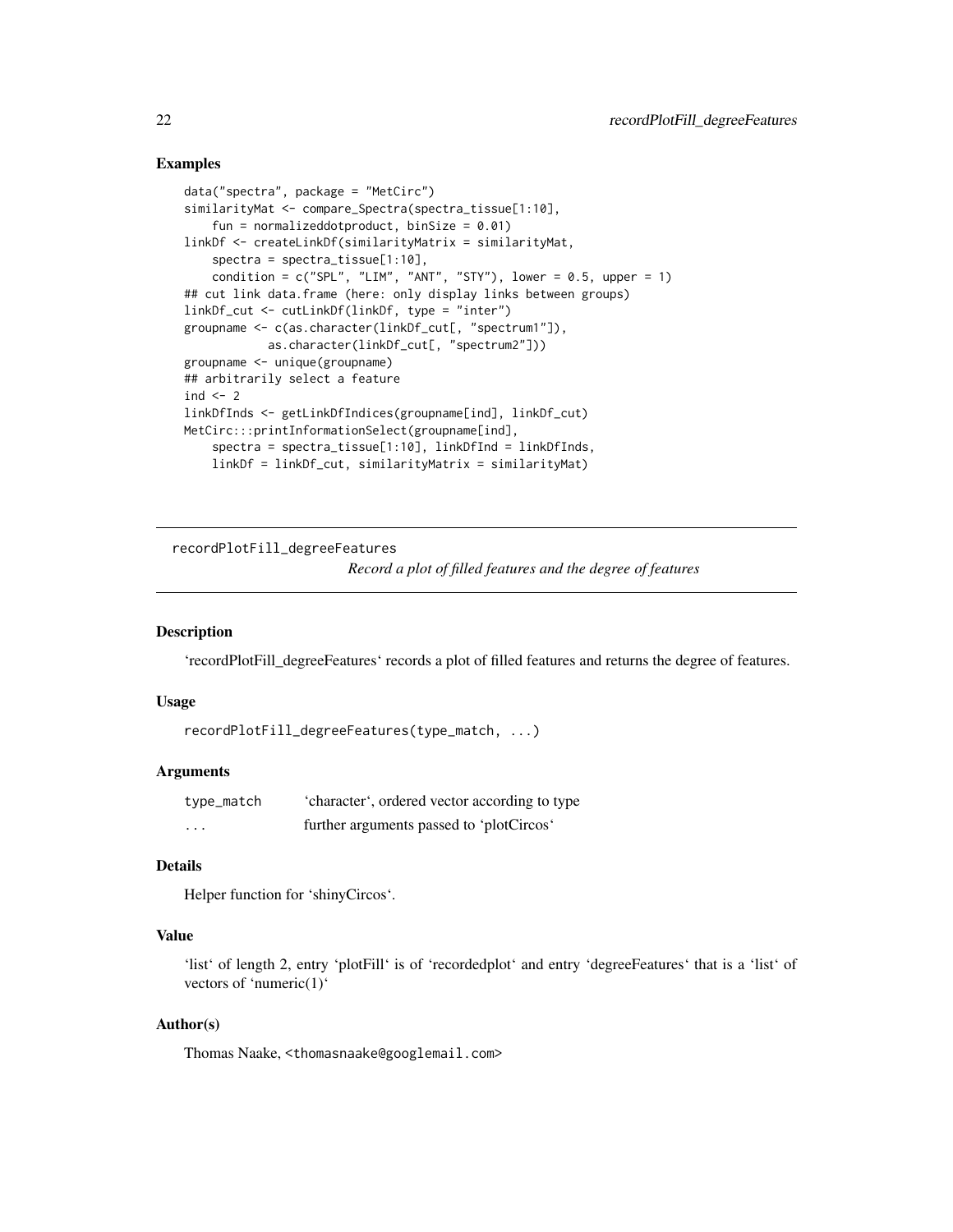### <span id="page-22-0"></span>recordPlotHighlight 23

### Examples

```
type_match <- c("a_1", "a_2", "a_3", "b_1", "b_2", "b_3", "c_1", "c_2")
MetCirc:::recordPlotFill_degreeFeatures(type_match)
```
recordPlotHighlight *Return a 'recordedplot' of 'plotCircos' plot with 'highlight = TRUE'*

### Description

'recordPlotHighlight' returns a 'recordedplot' object of 'plotCircos' with 'highlight = TRUE'

### Usage

```
recordPlotHighlight(type_match, ...)
```
#### Arguments

| type_match              | 'character', ordered vector according to type |
|-------------------------|-----------------------------------------------|
| $\cdot$ $\cdot$ $\cdot$ | further arguments passed to 'plotCircos'      |

### Details

Helper function for 'shinyCircos'.

#### Value

'recordedplot'

### Author(s)

Thomas Naake, <thomasnaake@googlemail.com>

```
type_match <- c("a_1", "a_2", "a_3", "b_1", "b_2", "b_3", "c_1", "c_2")
MetCirc:::recordPlotHighlight(type_match)
```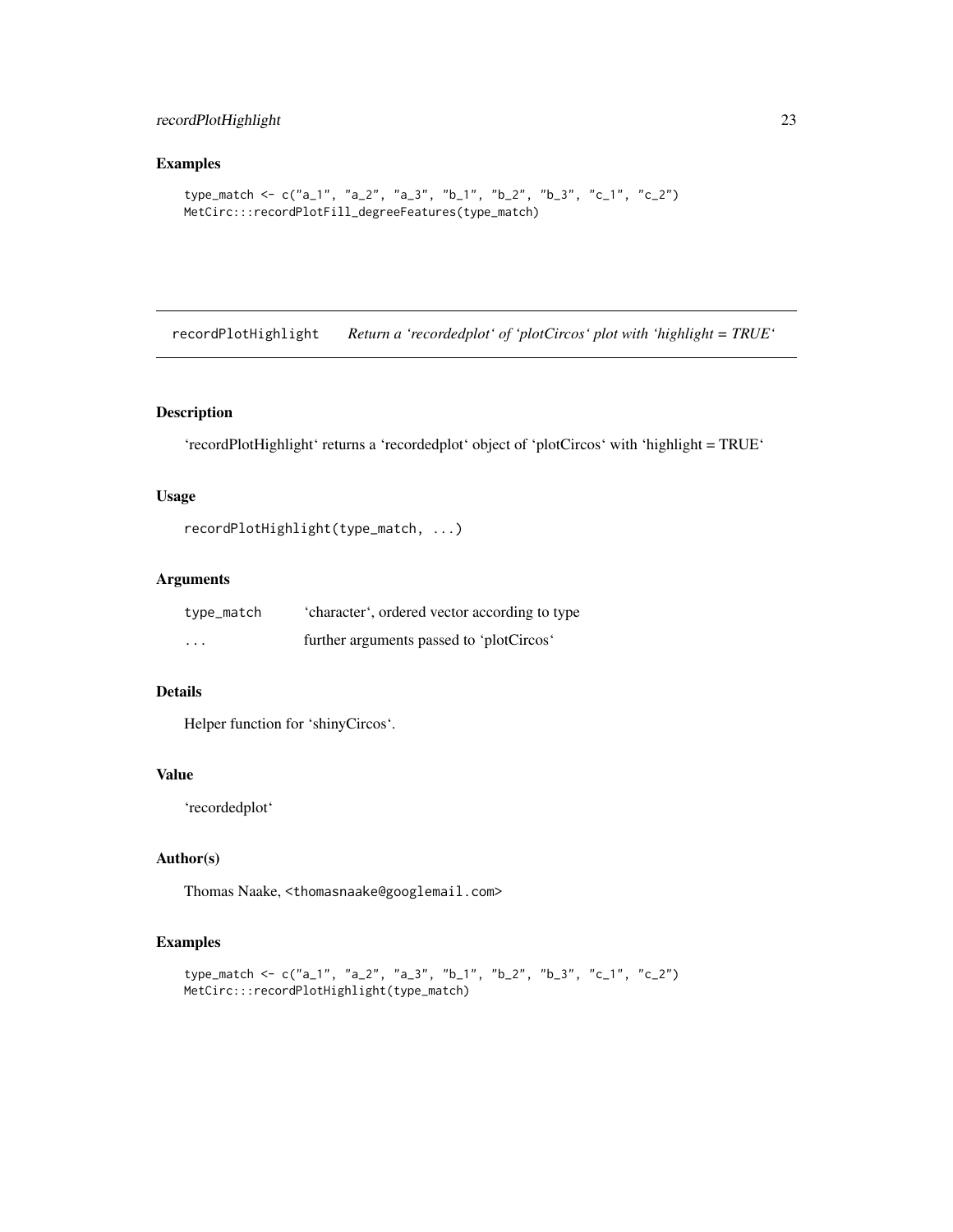<span id="page-23-0"></span>

'replayPlotAdd' plots additional plots on a plot, either plots 'plotCircos' or 'highlight'.

### Usage

```
replayPlotAdd(
 orderMatch = "mz",
 onCircle = FALSE,
 linkDf,
 mz_match,
 rt_match,
 clust_match,
  ind,
  indMz,
  indRT,
  indCluster
\lambda
```
### Arguments

| orderMatch  | orderMatch 'character', either '"mz"', '"retentionTime"' or '"clustering"'                                                                                                          |
|-------------|-------------------------------------------------------------------------------------------------------------------------------------------------------------------------------------|
| onCircle    | 'logical', are coordinates on circle. If FALSE and no features are selected<br>('length(ind) = $0$ '), then filled plots are replayed, otherwise highlighted plots<br>are replayed. |
| linkDf      | 'data.frame' that contains information of linked features for given thresholds                                                                                                      |
| mz_match    | 'character', ordered vector according to m/z                                                                                                                                        |
| rt_match    | 'character', ordered vector according to retention time                                                                                                                             |
| clust_match | 'character', ordered vector according to clustering                                                                                                                                 |
| ind         | 'numeric', indices of clicked features                                                                                                                                              |
| indMz       | 'numeric', indices of clicked features for "mz"' ordering                                                                                                                           |
| indRT       | 'numeric', indices of clicked features for "retentionTime" ordering                                                                                                                 |
| indCluster  | 'numeric', indices of clicked features for "clustering" ordering                                                                                                                    |

### Details

Helper function for 'shinyCircos'.

### Value

Depending on 'onCircle' and 'indMz' either returns 'plotCircos' or 'highlight'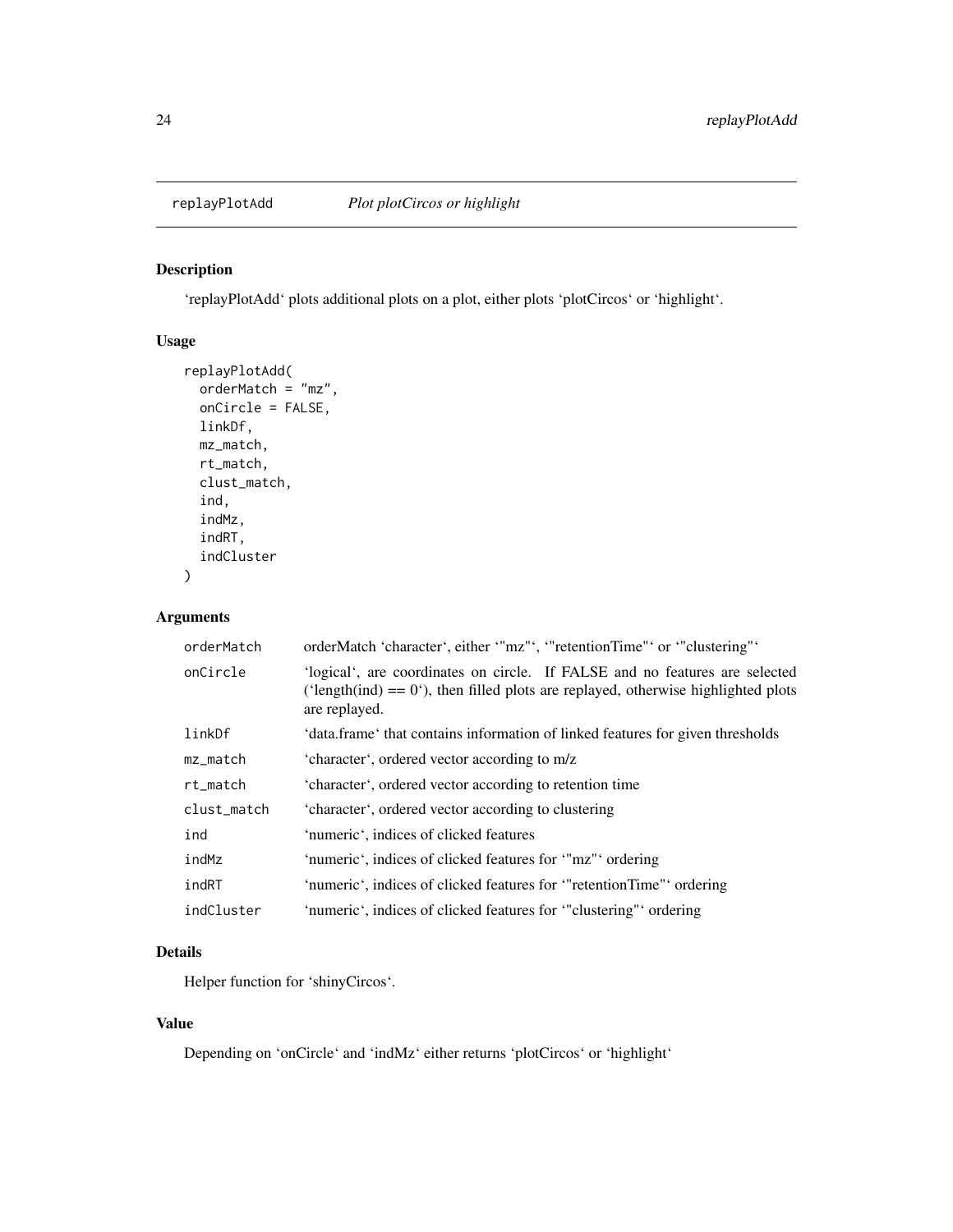### <span id="page-24-0"></span>replayPlotOrder 25

#### Author(s)

Thomas Naake, <thomasnaake@googlemail.com>

#### Examples

```
data("spectra", package = "MetCirc")
similarityMat <- compare_Spectra(spectra_tissue[1:10],
    fun = normalizeddotproduct, binSize = 0.01)
## order according to retention time
mz_match <- MetCirc:::typeMatch_link0(similarityMatrix = similarityMat,
    spectra = spectra_tissue, type = "mz",
    condition = c("SPL", "LIM", "ANT", "STY"))
linkDf <- mz_match[["link0df"]]
mz_match <- mz_match[["type_match"]]
rt_match <- MetCirc:::typeMatch_link0(similarityMatrix = similarityMat,
    spectra = spectra_tissue, type = "retentionTime",
    condition = c("SPL", "LIM", "ANT", "STY"))
rt_match <- rt_match[["type_match"]]
clust_match <- MetCirc:::typeMatch_link0(similarityMatrix = similarityMat,
    spectra = spectra_tissue, type = "clustering",
    condition = c("SPL", "LIM", "ANT", "STY"))
clust_match <- clust_match[["type_match"]]
circos.initialize(mz_match,##, levels = mz_match),
    xlim = matrix(rep(c(0,1), length(mz_matrix), ncol = 2, byrow = TRUE))#circos.trackPlotRegion(factor(mz_match, levels = mz_match), ylim = c(0,1))
MetCirc:::replayPlotAdd(orderMatch = "mz", onCircle = FALSE, linkDf = linkDf,
    mz_match = mz_match, rt_match = rt_match, clust_match = clust_match,
    ind = 1, indMz = NULL, indRT = NULL, indCLuster = NULL
```
replayPlotOrder *Wrapper for 'replayPlot'*

#### Description

'replayPlotOrder' will call 'replayPlot' from 'grDevices' with a 'recordedplot' object based on 'orderMatch'.

### Usage

```
replayPlotOrder(orderMatch = "mz", onCircle = FALSE, plot_l, ind)
```
#### Arguments

| orderMatch | 'character', either '"mz"', '"retentionTime"' or '"clustering"'                                                                                                                     |  |
|------------|-------------------------------------------------------------------------------------------------------------------------------------------------------------------------------------|--|
| onCircle   | 'logical', are coordinates on circle. If FALSE and no features are selected<br>('length(ind) = $0$ '), then filled plots are replayed, otherwise highlighted plots<br>are replayed. |  |
| plot_1     | 'list' with plots                                                                                                                                                                   |  |
| ind        | 'numeric', indices of clicked features                                                                                                                                              |  |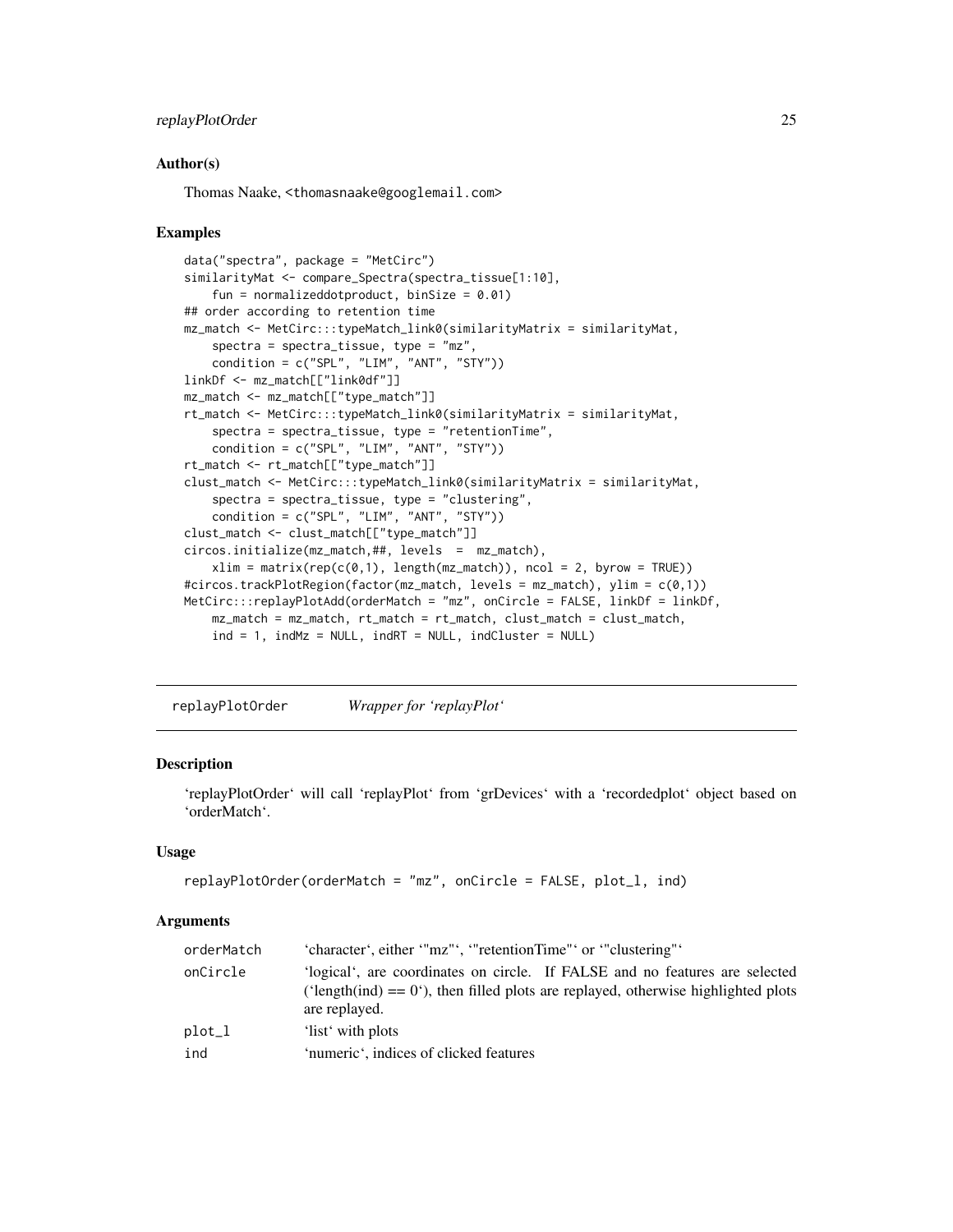### Details

Helper function for 'shinyCircos'.

#### Value

'replayedplot'

### Author(s)

Thomas Naake, <thomasnaake@googlemail.com>

#### Examples

```
type_match <- c("a_1", "a_2", "a_3", "b_1", "b_2", "b_3", "c_1", "c_2")
plotCircos(type_match, NULL, initialize = TRUE, featureNames = TRUE,
    groupSector = TRUE, groupName = FALSE, links = FALSE,
   highlight = TRUE)
p <- recordPlot()
plot.new()
plot_l <- list(highlightMz = p)
MetCirc:::replayPlotOrder(orderMatch = "mz", onCircle = TRUE,
   plot_l = plot_l, ind = NULL)
```
sd01\_outputXCMS *Example data for 'MetCirc': 'sd01\_outputXCMS'*

### Description

'sd01\_outputXCMS' is the output file from the package 'XCMS' using the data from Li et al. (2015). See Li et al. (2015) for further details.

### Format

'data.frame'

### Value

'data.frame'

### Author(s)

Thomas Naake, <thomasnaake@googlemail.com>

### Source

Li et al. (2015)

<span id="page-25-0"></span>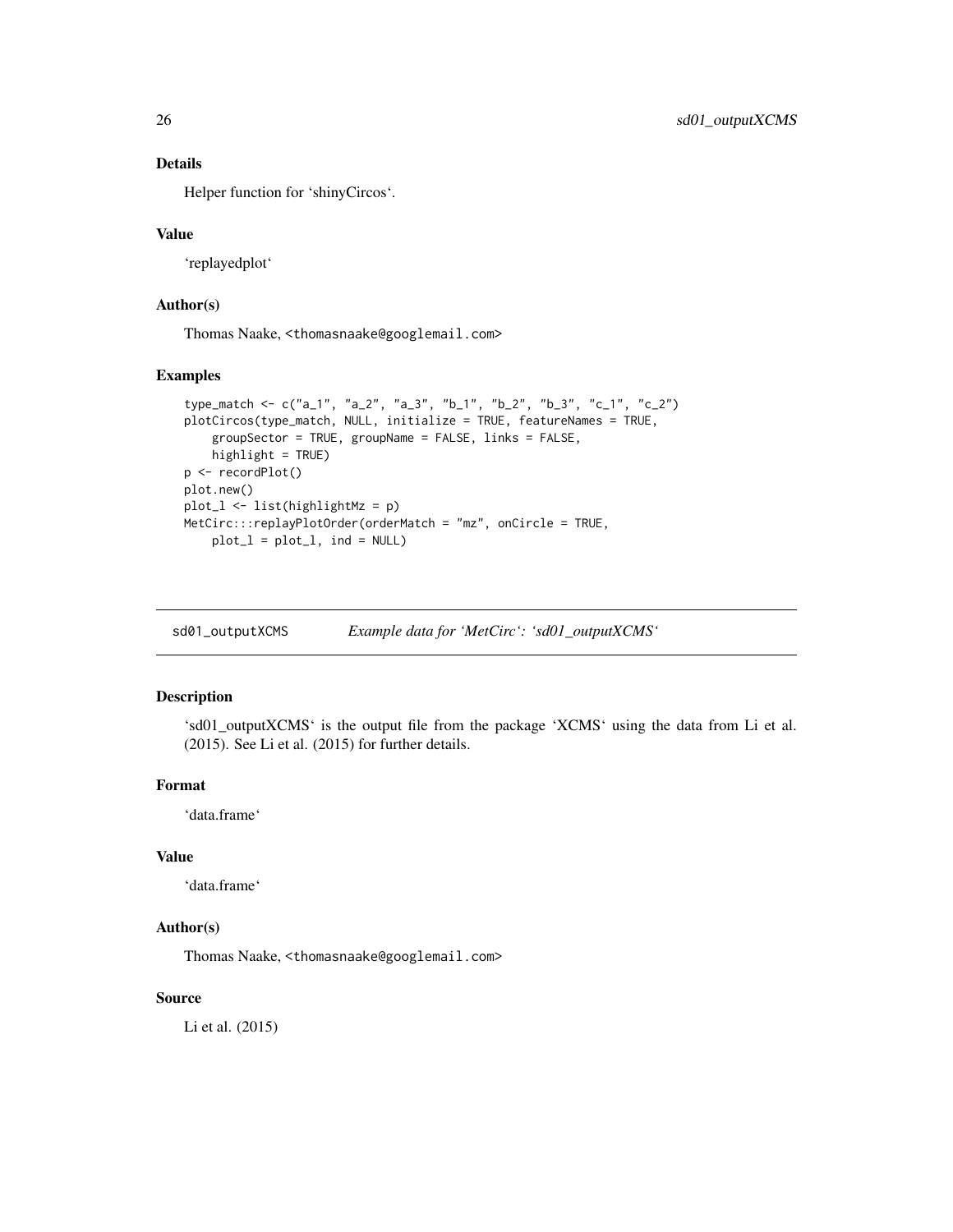<span id="page-26-0"></span>sd02\_deconvoluted *Example data for 'MetCirc': sd02\_deconvoluted*

### Description

'sd02\_deconvoluted' contains MS/MS data from Li et al. (2015). It is a 'data.frame' which hosts m/z values, retention time, intensity and the respective precursor m/z values. 'sd02\_deconvoluted' originates from Li et al. (2015). See Li et al. (2015) for further information.

#### Format

'data.frame'

### Value

'data.frame'

### Author(s)

Thomas Naake, <thomasnaake@googlemail.com>

#### Source

Li et al. (2015)

select *Select variable based on condition*

#### Description

'select' returns 'mz', 'rt' or 'clust' depending on 'condition'.

#### Usage

```
select(condition, mz, rt, clust)
```
### Arguments

| condition | 'character', either '"mz"', '"retentionTime"' or '"clustering"' |
|-----------|-----------------------------------------------------------------|
| mz        | object to return if 'condition $==$ "mz"'                       |
| rt.       | object to return if 'condition $==$ "retentionTime"'            |
| clust     | object to return if 'condition $==$ "clustering"'               |

### Details

Helper function for 'shinyCircos', 'replayPlotOrder' and 'replayPlotAdd'.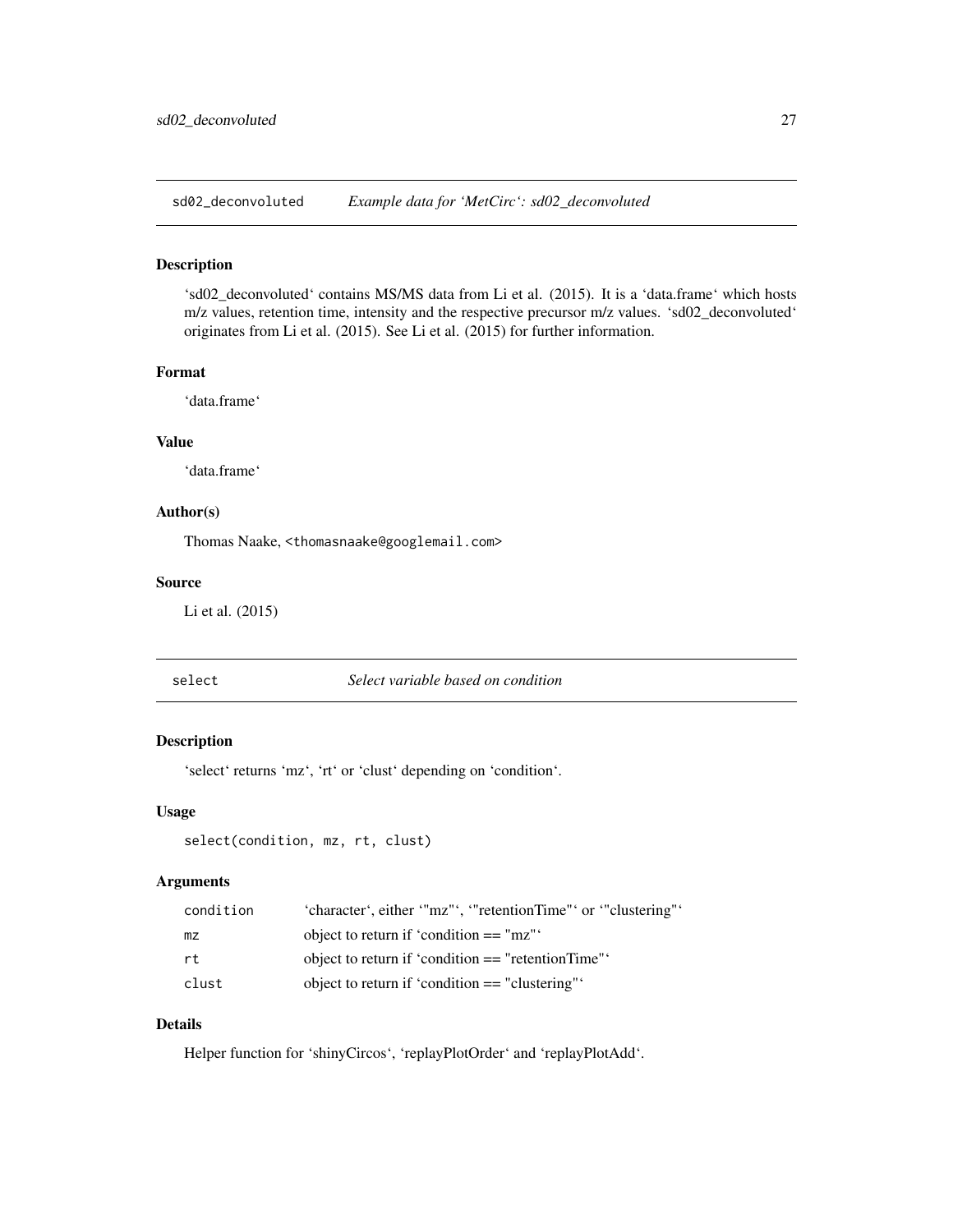'mz', 'rt' or 'clust' depending on condition

#### Author(s)

Thomas Naake <thomasnaake@googlemail.com>

#### Examples

```
mz <- 1
rt < -2clust <- 3
MetCirc::select(condition = "mz", mz = mz, rt = rt, clust = clust)
```

| shinyCircos | Interactive visualisation of similarity and navigation of MS/MS fea- |
|-------------|----------------------------------------------------------------------|
|             | tures                                                                |

### Description

Visualise the similarity of MS/MS features in a reactive context. See 'Details' the vignette for further descriptions on how to use 'shinyCircos'.

#### Usage

shinyCircos(similarityMatrix, spectra, condition, ...)

#### Arguments

| similarityMatrix |                                                                                                                                                                    |
|------------------|--------------------------------------------------------------------------------------------------------------------------------------------------------------------|
|                  | 'matrix', 'similarityMatrix' contains pair-wise similarity coefficients which give<br>information about the similarity between MS/MS features                      |
| spectra          | an S4 object of class 'MSpectra', the 'MSpectra' object will be used to display<br>information about the selected feature and will store information of annotation |
| condition        | 'character' vector, specifies which condtions/samples are displayed                                                                                                |
| $\cdot$          | further arguments passed to 'shinyCircos', e.g. 'cexFeatureNames' to pass to<br>'plotCircos' to set font size in 'plotCircos' of feature names                     |

#### Details

The function is based on the 'shiny' and 'circlize' package. The user can choose interactively thresholds, type of links (between or within groups), display information about MS/MS features, permanently select MS/MS features and export selected precursors. The 'MSpectra' object stores annotation information about the MS/MS features. Names of features within the 'similarityMatrix' have to be found as entries in 'MSpectra'. 'names(MSpectra)' are used as identifiers and 'colnames'/'rownames' from 'similarityMatrix' are cleaved by the group identifier (separated by "\_").

<span id="page-27-0"></span>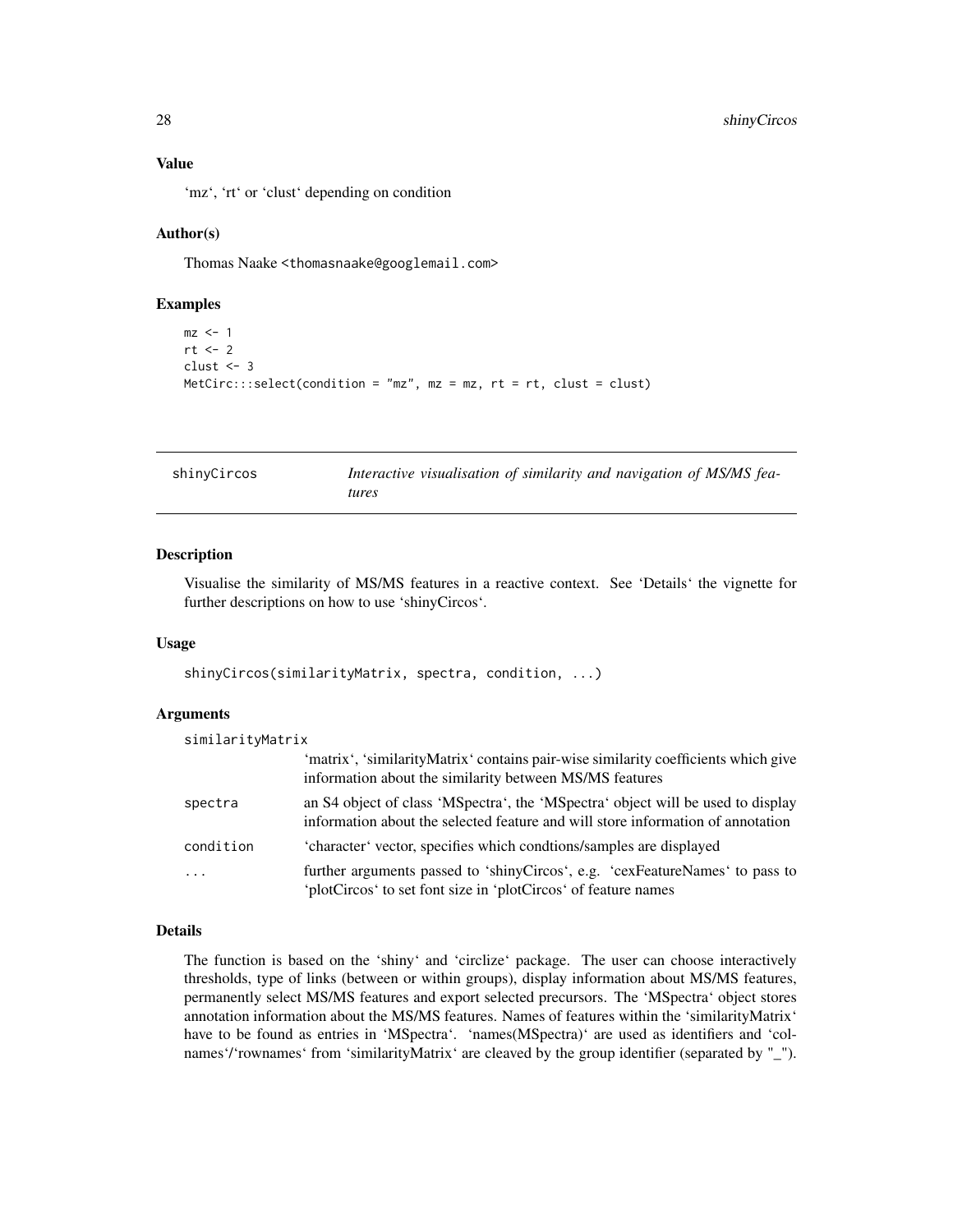### <span id="page-28-0"></span>similarityMat 29

Annotation information is taken from 'spectra' from the columns "names", "information", "classes" and "adduct" in the slot 'elementMetadata' of 'spectra'. After exiting the application, the annotation will be written to the respective columns in the slot 'elementMetadata'. If one or several of these columns is already present in 'elementMetadata', the column(s) will be used as the source of annotation information.

### Value

'character', 'shinyCircos' returns a 'character' vector with the permanently selected precursors and an object with the 'MSpectra' object containing the annotation.

#### Author(s)

Thomas Naake, <thomasnaake@googlemail.com>

#### Examples

```
data("spectra", package = "MetCirc")
similarityMat <- compare_Spectra(spectra_tissue[1:10],
    fun = normalizeddotproduct, binSize = 0.01)
## Not run:
shinyCircos(similarityMatrix = similarityMat,
    spectra = spectra_tissue, condition = c("SPL", "LIM", "ANT", "STY"))
## End(Not run)
```
similarityMat *Example data for 'MetCirc': 'similarityMat'*

#### Description

'similarityMat' is a 'matrix' containing the pair-wise similarity scores derived from the 'idMSM-Stissueproject' data set. See the vignette for a workflow to reproduce the object 'similarityMat'.

### Format

'matrix'

#### Value

'matrix'

### Author(s)

Thomas Naake, <thomasnaake@googlemail.com>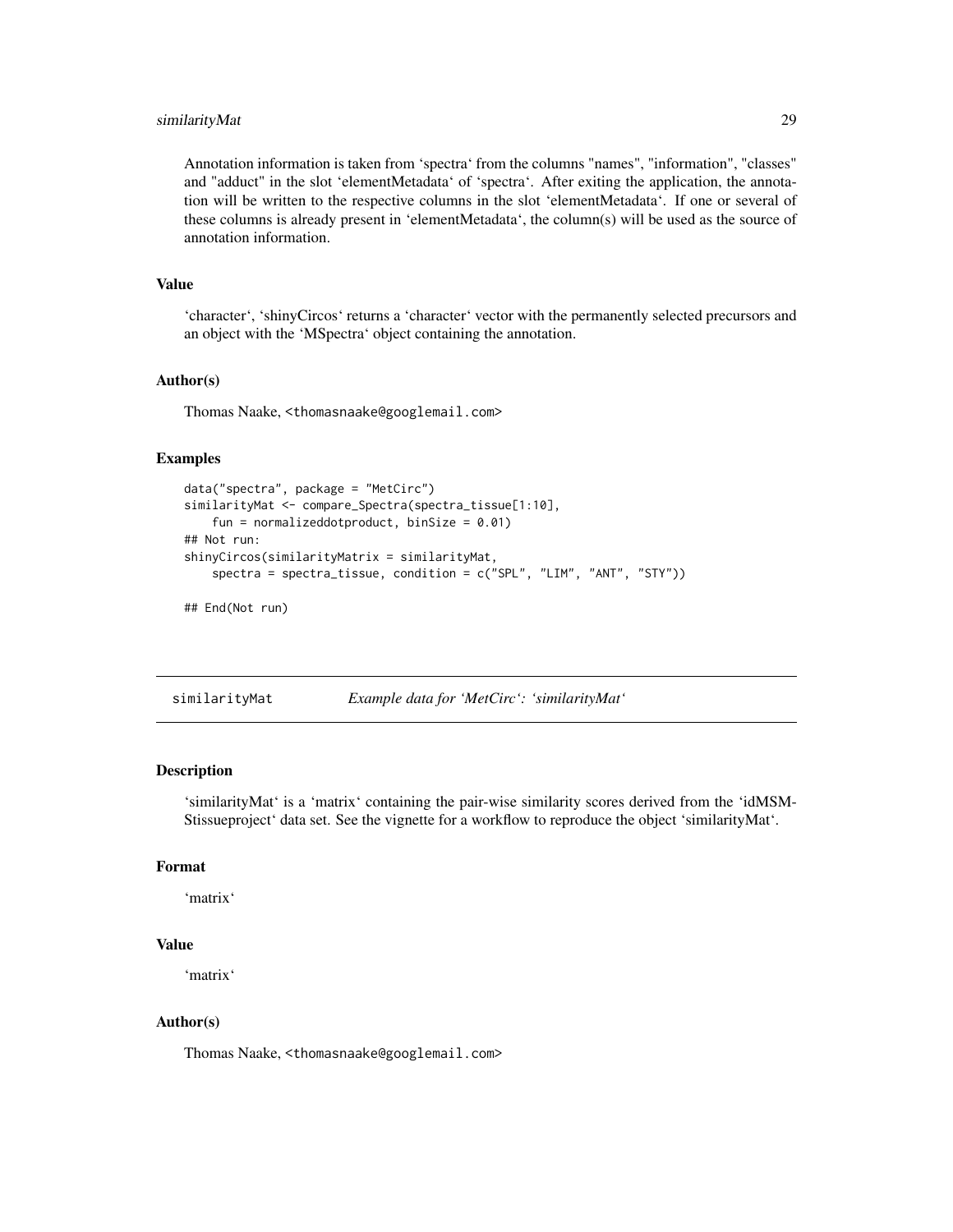#### Source

data("spectra", package = "MetCirc") similarityMat <- compare\_Spectra(spectra\_tissue, fun = normalizeddotproduct, binSize = 0.01) save(similarityMat, file = "similarityMat.RData", compress = "xz")

spectraCond *Get MS/MS spectra that are present in condition*

#### Description

'spectraCond' returns the names of 'spectra' that are present in condition, corresponding to the slot 'elementMetadata@listData'.

#### Usage

```
spectraCond(spectra, condition)
```
### Arguments

| spectra   | 'MSpectra' object of 'MSnbase' package                                              |
|-----------|-------------------------------------------------------------------------------------|
| condition | 'character', vector with conditions found as columns in the elementMetadata<br>slot |

### Details

Helper function in 'createLink0df' and 'shinyCircos'.

#### Value

'list', named 'list' with 'character' vector as entries that contains the names of the MS/MS entries in 'spectra' that are present in the 'conditon' (tissues, stress conditions, time points, etc.)

### Author(s)

Thomas Naake <thomasnaake@googlemail.com>

```
data("spectra", package = "MetCirc")
MetCirc:::spectraCond(spectra_tissue,
   condition = c("SPL", "LIM", "ANT", "STY"))
```
<span id="page-29-0"></span>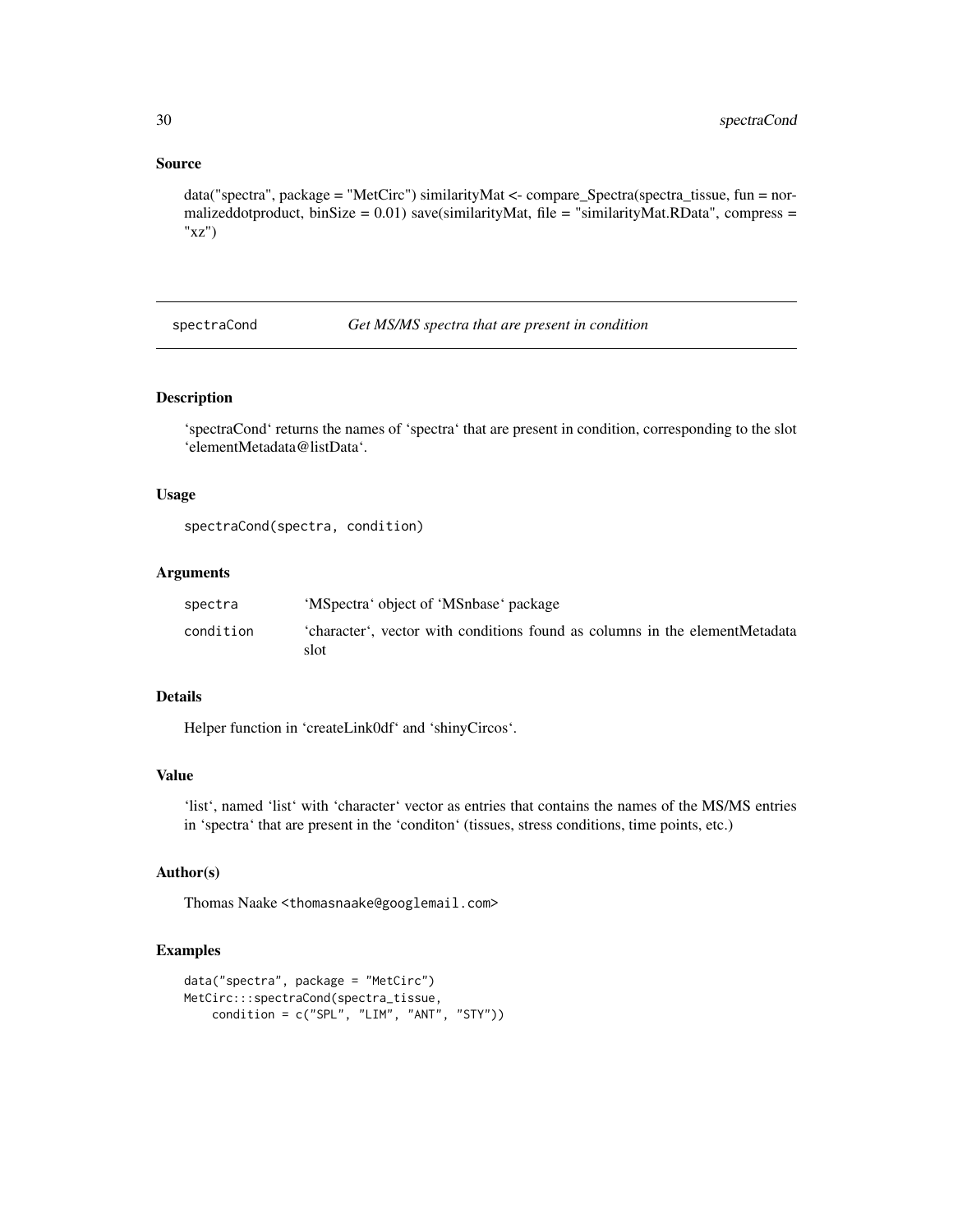<span id="page-30-0"></span>

'spectra\_tissue' is a 'MSpectra' object containing 'Spectrum2' objects derived from the 'idMSM-Stissueproject' data set. See the vignette for a workflow to reproduce the object 'spectra'.

#### Format

'matrix'

### Value

'matrix'

#### Author(s)

Thomas Naake, <thomasnaake@googlemail.com>

#### Source

data("idMSMStissueproject", package = "MetCirc") ## get all MS/MS spectra tissue <- tissue[tissue], "id"] id\_uniq <- unique(tissue[, "id"])

## obtain precursor m/z from id\_uniq prec\_mz\_l <- lapply(strsplit(as.character(id\_uniq), split = "\_"), "[", 1) prec\_mz\_l <- lapply(prec\_mz\_l, as.numeric)

## obtain m/z from fragments per precursor m/z mz\_l <- lapply(id\_uniq, function(x) tissue[tissue], "id"] == x, "mz"]) ## obtain corresponding intensity values int\_l <- lapply(id\_uniq, function(x) tissue[tissue[, "id"]  $== x$ , "intensity"]) ## obtain retention time by averaging all retention time values rt\_l <- lapply(id\_uniq, function(x) tissue[tissue[, "id"] == x, "rt"]) rt\_l <- lapply(rt\_l, mean)

## create list of spectrum2 objects spectrum2\_tissue <- lapply(1:length(mz\_l), function(x) new("Spectrum2", rt = rt\_l[[x]], precursorMz = prec\_mz\_l[[x]], mz = mz\_l[[x]], intensity = int\_l[[x]]))

## combine list of spectrum2 objects to MSpectra object, ## use SPL, LIM, ANT, STY for further analysis spectra\_tissue <- MSpectra(spectrum2\_tissue, elementMetadata = DataFrame(compartmentTissue[, c("SPL", "LIM", "ANT", "STY")]))

save(spectra\_tissue, file = "spectra.RData", compress = "xz")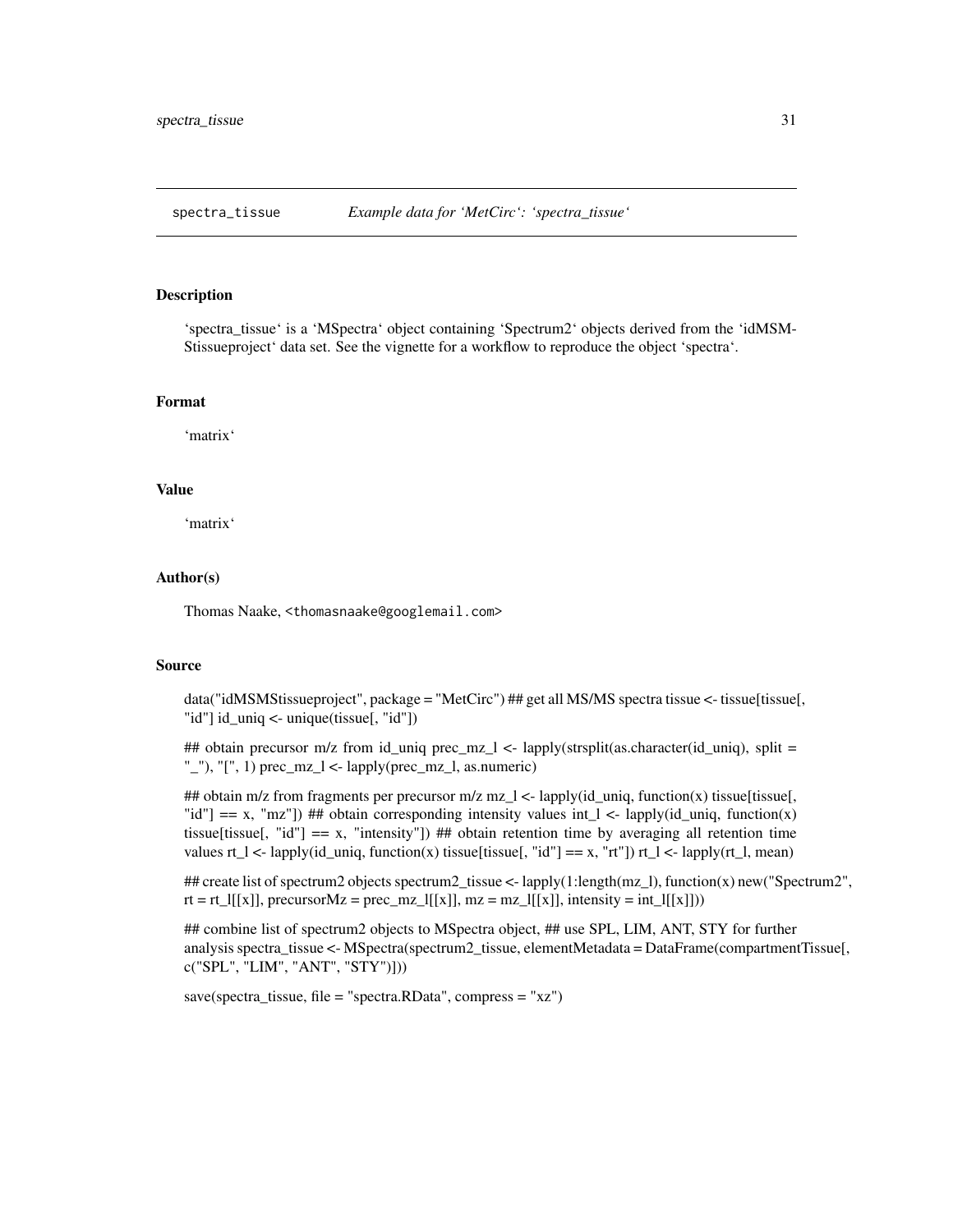<span id="page-31-0"></span>

Threshold a link data frame based on lower and upper similarity values. The function will return that lie within the defined bounds.

### Usage

```
thresholdLinkDf(link0df, lower = 0.75, upper = 1)
```
### Arguments

| link0df | 'data.frame', a link data frame that gives per each row information on linked<br><b>features</b>           |
|---------|------------------------------------------------------------------------------------------------------------|
| lower   | 'numeric', threshold value for similarity values, below this value linked features<br>will not be returned |
| upper   | 'numeric', threshold value for similarity values, above this value linked features<br>will not be returned |

### Details

'lower' and 'upper' are numerical values and truncates mass spectra based on their similarity values.

### Value

'thresholdLinkDf' returns a data frame that gives per each row information on linked features which are linked within certain thresholds.

### Author(s)

Thomas Naake, <thomasnaake@googlemail.com>

```
data("spectra", package = "MetCirc")
data("similarityMat", package = "MetCirc")
link0df <- createLink0df(similarityMatrix = similarityMat,
    spectra_tissue, condition = c("SPL", "LIM", "ANT", "STY"))
thresholdLinkDf(link0df = link0df, lower = 0.5, upper = 1)
```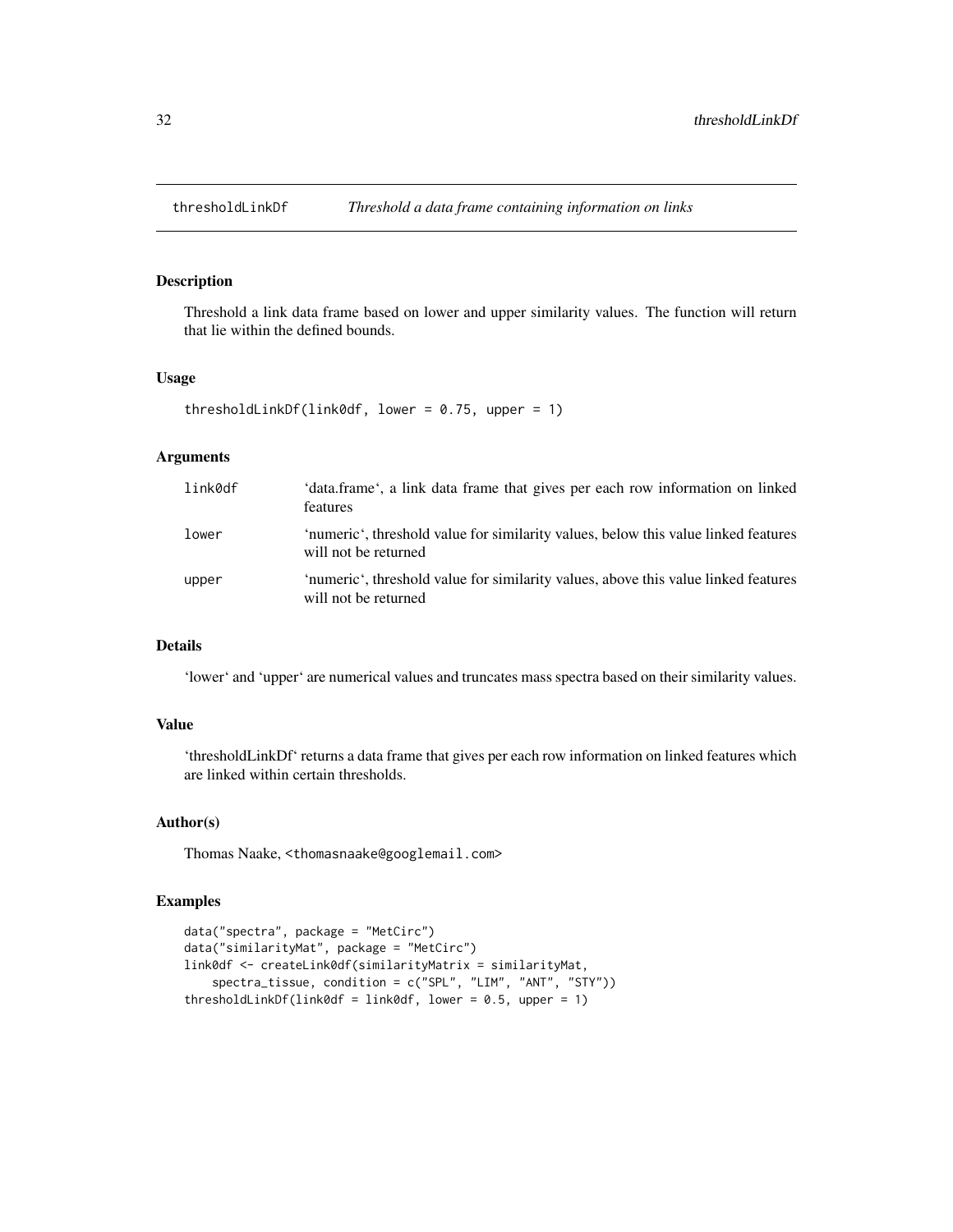<span id="page-32-0"></span>

The 'data.frame' 'tissue' is used in the subsection 'Preparing the tissue data set for analysis' in the vignette of 'MetCirc'. MS/MS data are merged across floral organs in this 'data.frame'.

### Format

'data.frame'

### Value

'data.frame'

### Author(s)

Thomas Naake, <thomasnaake@googlemail.com>

### Source

internal

typeMatch\_link0 *Get typeMatch and link0 data frame*

### Description

'typeMatch\_link0' returns a list with accessors '"link0df"' and '"type\_match"'

### Usage

```
typeMatch_link0(similarityMatrix, spectra, type, condition)
```
### Arguments

similarityMatrix

|           | 'matrix' with pair-wise similarity values                     |
|-----------|---------------------------------------------------------------|
| spectra   | 'MSpectra' object                                             |
| type      | 'character', either '"mz"', '"retentionTime"', '"clustering"' |
| condition | 'character', tissue                                           |

### Details

Helper function for 'shinyCircos'.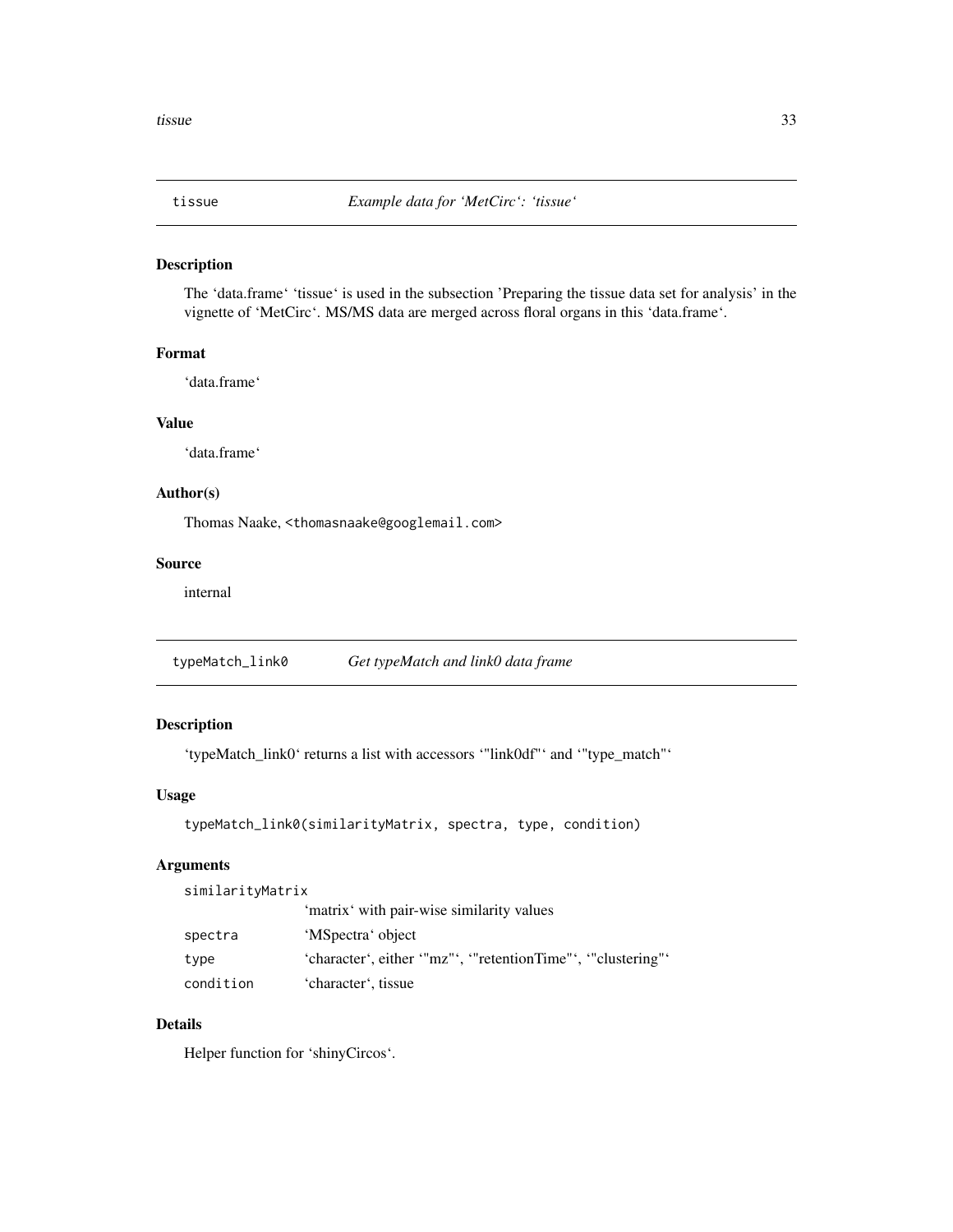### Value

'list' of length 2, entry 'link0df' is of 'data.frame' and entry 'type\_match' that is a 'character' vector

### Author(s)

Thomas Naake, <thomasnaake@googlemail.com>

```
data("spectra", package = "MetCirc")
similarityMat <- compare_Spectra(spectra_tissue[1:10],
    fun = normalizeddotproduct, binSize = 0.01)
## order according to retention time
MetCirc:::typeMatch_link0(similarityMatrix = similarityMat,
    spectra = spectra_tissue, type = "mz",
   condition = c("SPL", "LIM", "ANT", "STY"))
```